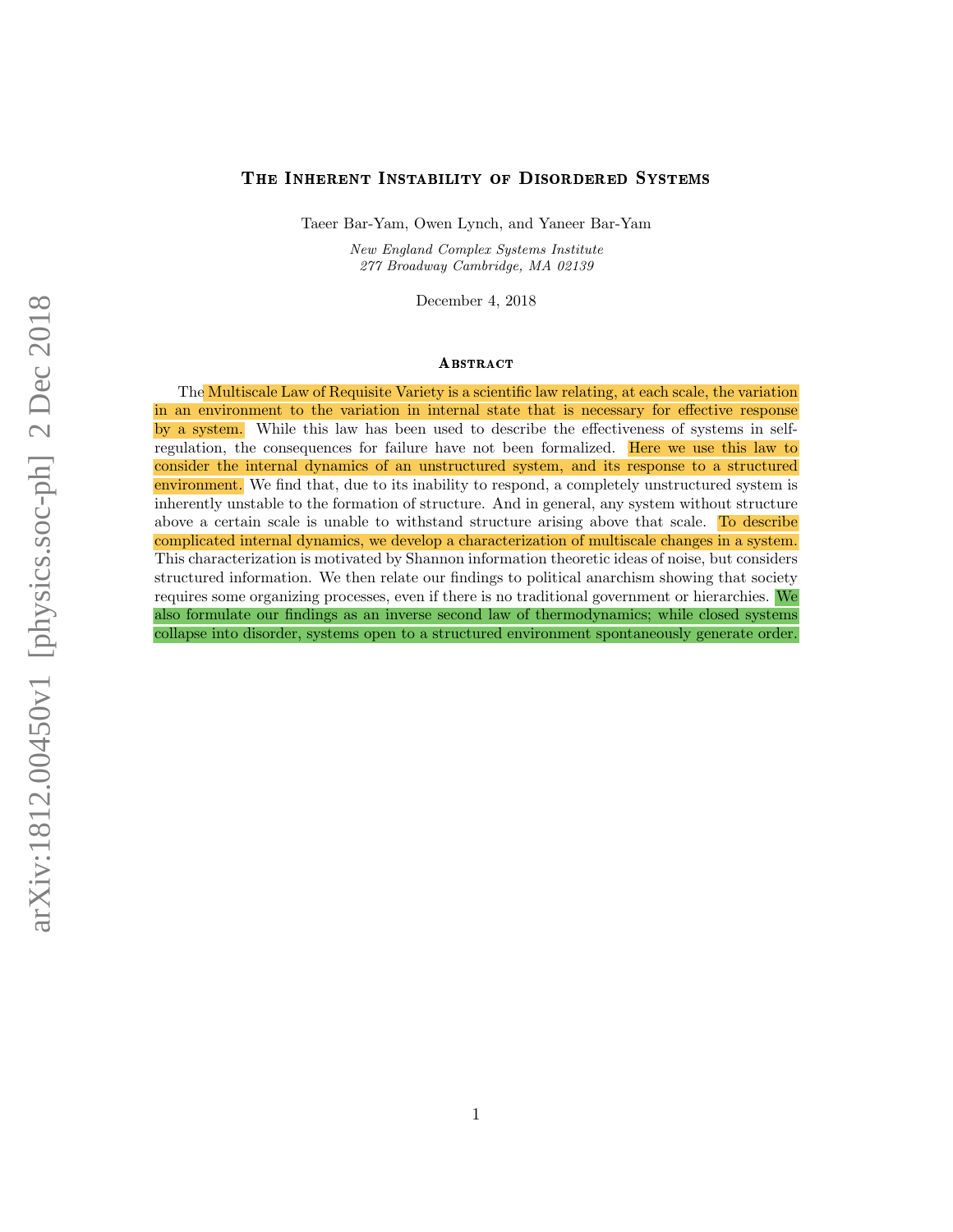In this paper we explore the dynamics of disordered systems. The traditional approach to studying systems, which considers macroscopic forces and microscopic thermodynamics, has been extended by information theoretic models which describe systems by the scales at which they are organized [1]. Prior works have also used information theoretic models to characterize whether a system functions successfully. However, they have only considered whether systems succeed or fail, not the implications of that failure [2, 3]. They also only consider systems functioning completely according to specification. By extending those frameworks to consider deviations from expected behavior we can understand the structural changes that result from failures in certain contexts.

Our objective is to characterize how the structure of a system changes spontaneously and/or as it interacts with an environment. We find that in the context of an ordered environment order arises in previously disordered systems. We use multiscale information theory to define the structure of a system and Ashby's Law of Requisite Variety [2] to analyze the failure conditions that give rise to change. Where internal self-organizing structures occur, we treat them as part of the external environment, enabling the application of Ashby's law to spontaneous internal change. For this purpose we will consider any change to the structure of the system to be a failure on the part of the system to maintain its state.

We start in Section 1 by considering systems consisting of coordinated blocks of parts, and then in Section 2 we expand our analysis to systems with much more general structure, defined by the behavior of different parts of the system sharing information. In section 3 we present our main conclusion that order arises in disordered systems, and relate it to the second law of thermodynamics, which describes the increase in disorder of a closed system. We also describe implications for social systems and the philosophy of anarchism.

## 1 Emergence of Order in Simple Systems

Given a system in an environment, where the environment can be in each of  $v$  possible states that each requires a distinct response by the system in order for it to "succeed", the system tautologically needs  $v$  responses available to it in order to guarantee success. This mathematical theorem is the Law of Requisite Variety stated by Ashby [2]. A multiscale version of this law has been stated [3],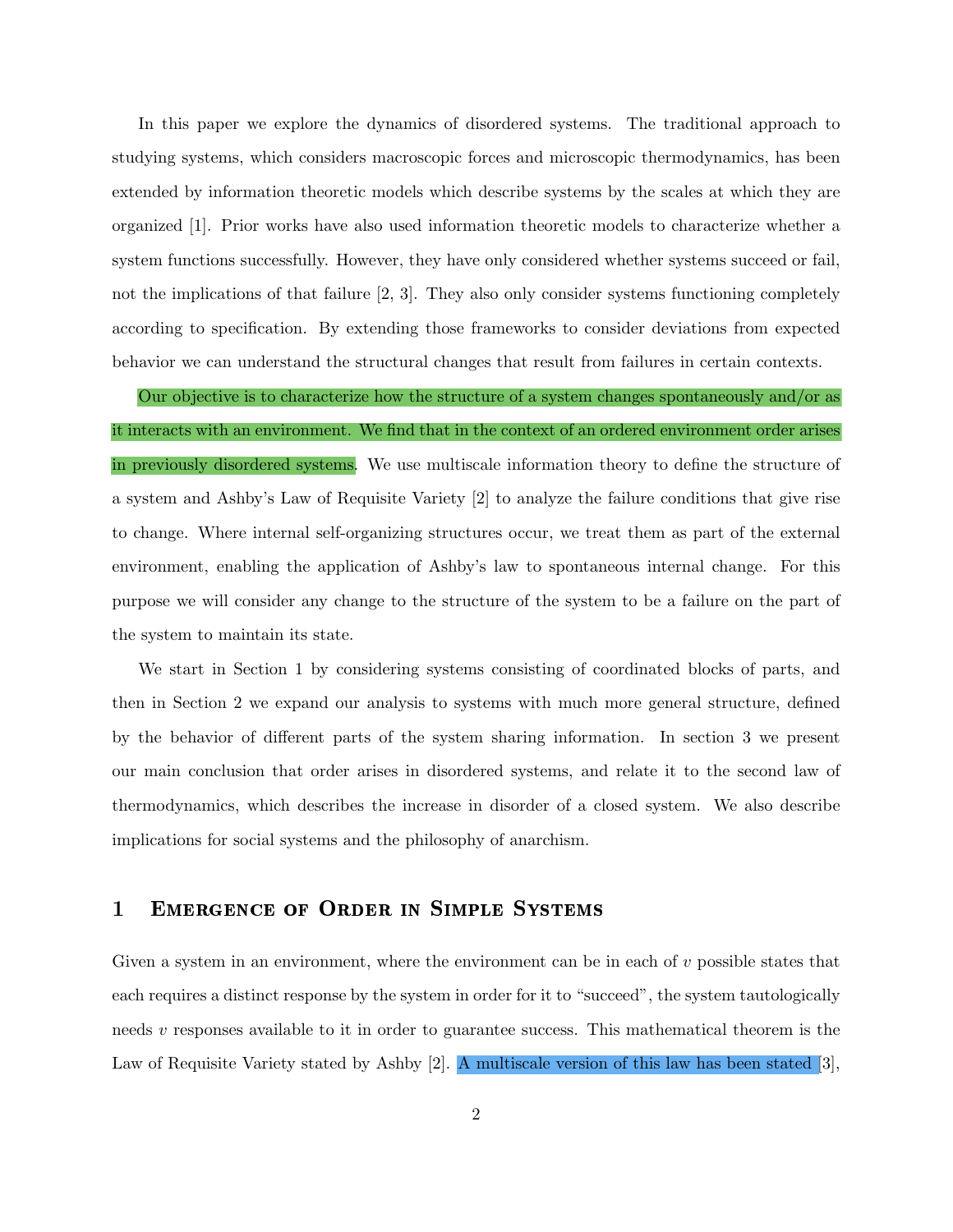which adds the assumption that the environmental behaviors occur at different scales, and that the system must respond at the appropriate scale. In a simplified model, the system is assumed to be composed of  $N$  atomic parts (these could be atoms, molecules, cells, people, etc.), arranged into subsystems that have perfect internal coordination. The number of parts in a given subsystem determines the scale of action it can take. An environmental change at scale  $k$  by definition requires an action performed by  $k$  parts in coordination, and thus only subsystems of size  $k$  or greater will be capable of responding.

For example constructing a building requires the coordinated effort of many people. Furthermore, if buildings on sand, dirt, and rocks each require a different method of construction, then not only is a coordinated group needed, but one which can perform three different types of construction.

The development of the Multiscale Law of Requisite Variety leads to the notion of a trade-off between coordination and flexibility. A system can have many parts coordinated to allow large scale responses, or it can have those parts independent to allow independent, and varied responses [3]. For example, if a person has the capacity to know how to construct up to ten different things, then each can learn ten ways of making a small hut by themselves, so that there are fifty different small buildings that can be built, or they can coordinate to learn to construct ten types of larger buildings. We can formalize this trade-off by defining  $v$  as the variety of an individual part (which for simplicity we assume to be the same for all parts), and  $n(k)$  as the number of different k-member fully coordinated subsystems. Then  $D(k) = vn(k)$  is the variety in response at a particular scale for the whole system, and  $C(k) = \sum_{k'=k}^{N} D(k')$  is the variety in responses at scale k or greater, the "complexity" at scale k (See Figure 1). The key result then, is that when we sum over  $C(k)$  at all scales, we obtain the total variety across all parts of the system treated independently,

$$
\sum_{k=1}^{N} C(k) = Nv.
$$
\n(1)

This quantity depends only on the number of parts and the variety of those parts, not their organization. It is therefore fixed with respect to reorganizations of the system. Any reorganization that increases the complexity at one scale must simultaneously decrease the complexity at some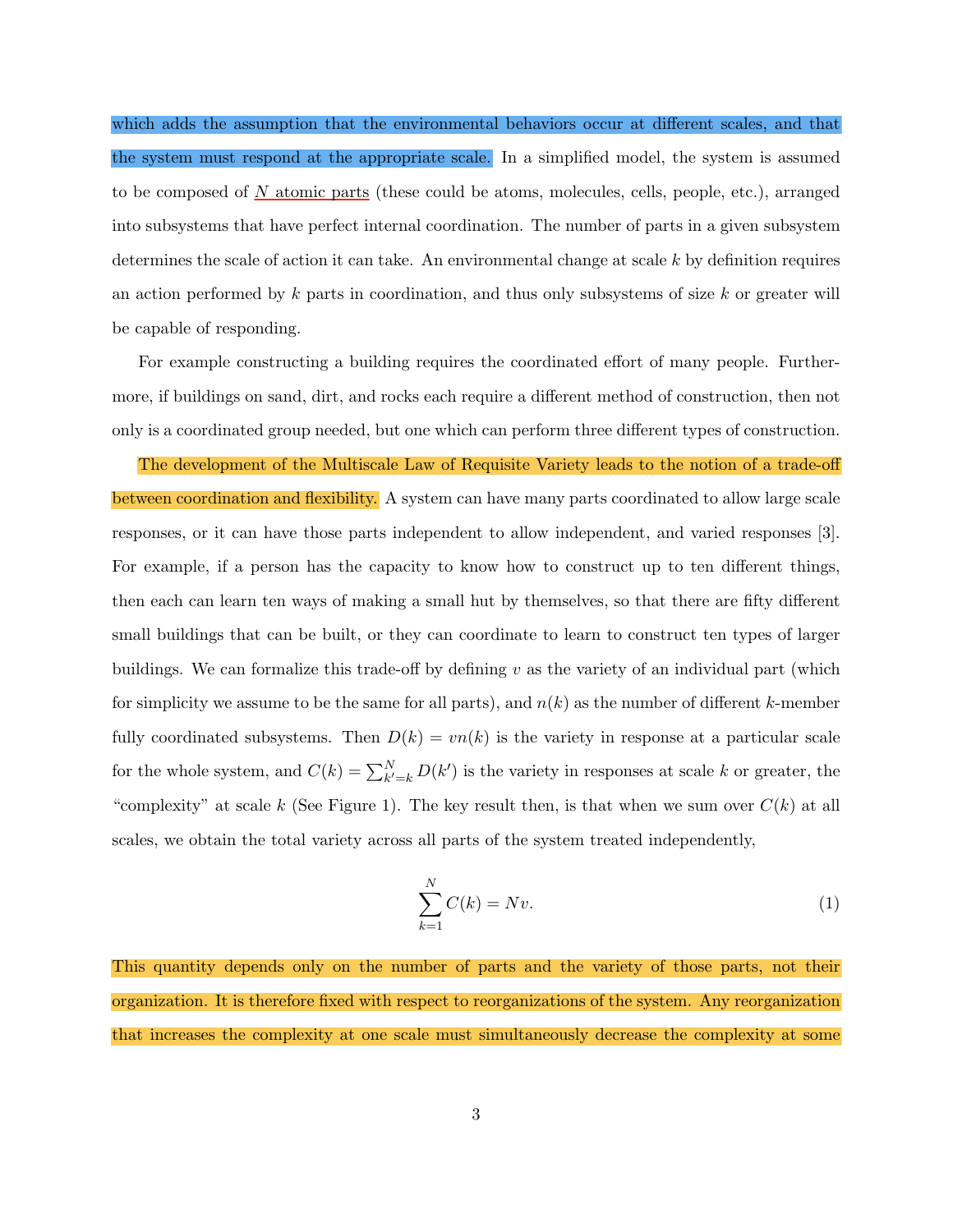

Figure 1: Example Complexity Profiles. (a) Shows the complexity profile of a gas or other disordered system reflecting that at a fine scale every particle has an independent position and momentum which must be specified to describe the state of the system. At larger scales the different states are indistinguishable from each other, and so the variety at larger scales is zero. (b) Shows the complexity profile of a rigid body. A rigid body is relatively easy to describe, since all of the particles have the same momentum and the same position relative to each other, so only one must be specified. However, the position, movement, and orientation of the rigid body is information carried by all of the parts, and so is distinguishable at a large scale.

other scales. As parts become linked to each other in behavior, the scale increases, and the variety at the individual scale across the system decreases. The correct balance of this trade-off depends on the environment the system must respond to: if the environment can take on many small scale states that must be responded to differently, an effective system will have many independent parts that can respond independently. If the environment poses large scale threats, an effective system will have global coordination.

This formalism has been used [3] to show that although central control and hierarchy create large-scale coordination, they limit the complexity of a system at smaller scales (See Figure 1b), which makes the system unable to function effectively in environments with complexity at many scales, referred to as "complex" environments. Here we consider systems without any coordination, where each part of the system acts entirely independently.

A first observation we can make is that a disordered system is unfit to respond to any variation in the environment at a scale larger than the individual parts. For example, if a social system of this type were faced with a large drought, it would be unable to bring in large quantities of water from elsewhere, as that would require a coordinated effort to e.g. build pipes. Beyond being unsuited to certain environments, though, a disordered system is inherently unstable to the emergence of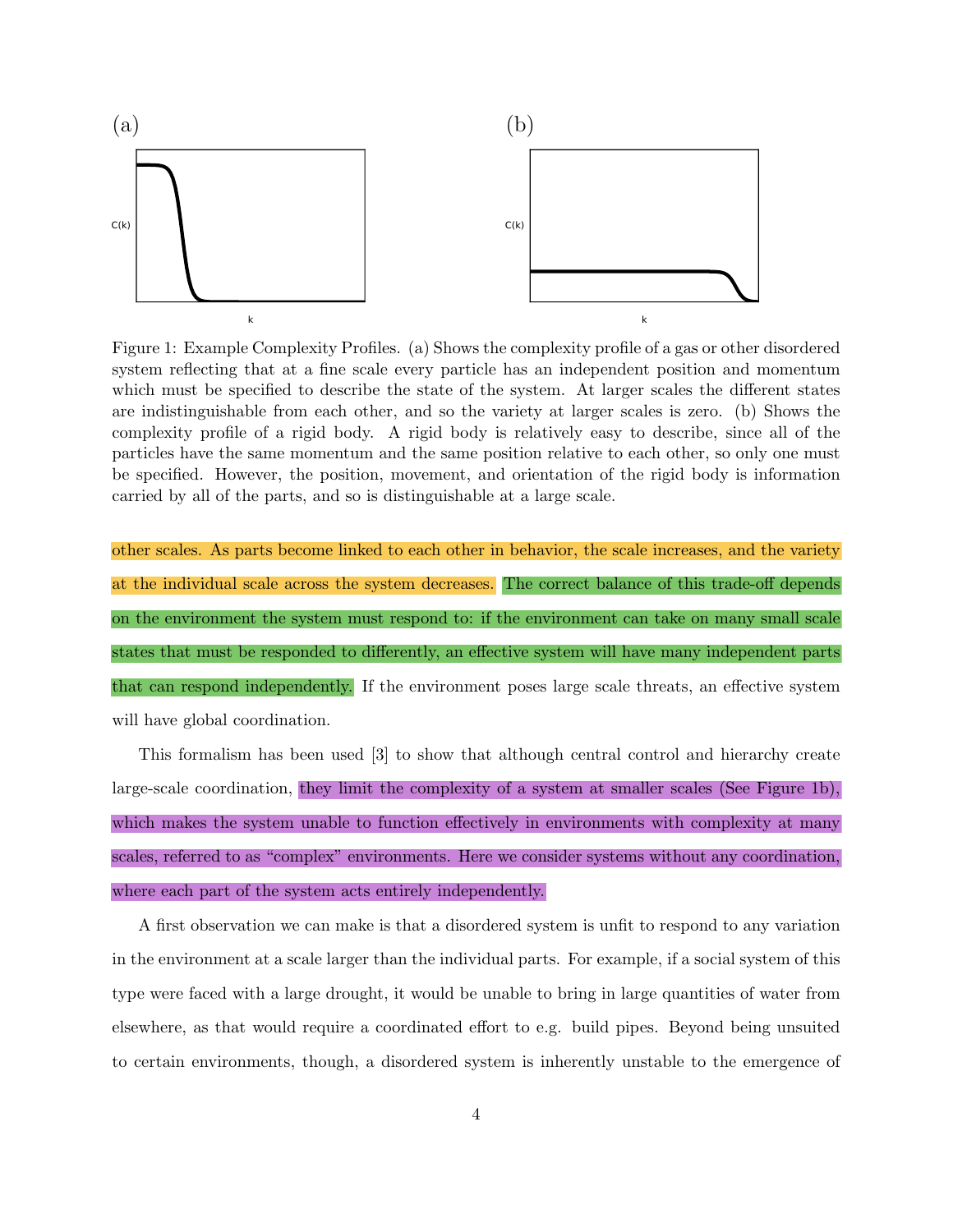order. To see this, we must extend our discussion to say something about the internal dynamics of systems.

When we talk about a system having a structure, we are talking about a set, or ensemble, of states the system is allowed to be in, possibly augmented by probabilities of the system being in each state. The system state changes within this ensemble, but given a static structure the ensemble itself does not change. One can also describe the dynamics of the structure as the ensemble changes. Consider a box with a partition separating two gasses. If one removes the partition, the ensemble of allowed states changes, and therefore the complexity profile also changes. Structural change is the breakdown of expected behavior. When someone gets cancer, we consider this a departure from the expected functioning of a human body. In a society, revolution is the birth of a new social order, and the death of an old one. This begins with part of the system acting in a way that violated the defined behavior of the original social order. Even the construction of a new building can be considered to be the breakdown of the system that didn't have a building there. When a system stops functioning 'properly', the complexity profile changes to reflect the new behavior of the system. Generally, parts of the system might partially deviate in their behavior, such as a cell that continues to function but over-replicates, or a citizen who goes to work but at night vandalizes buildings. We will consider this general case in more detail later. For now, we make the simplifying assumption there is a well defined subset of the system's parts that has taken on entirely new behavior.

The examples of cancer and revolution can be considered in the same way as external threats, like an infection or invasion respectively. There is on the one hand the system, and on the other hand the problem which the system must solve, even if the problem originates within the old system. Mathematically: when a subset of the system takes on a new behavior, that subsystem becomes considered part of the environment that the system must now deal with as an external threat. In order to maintain itself in the face of such a disturbance, the system must be able to either re-program those parts to their appropriate behavior and thus reabsorb them, or destroy/eject and replace them. This occurs in biological systems with processes such as autophagy or apoptosis, in which misbehaving cells are either consumed by other cells or forced to self-destruct using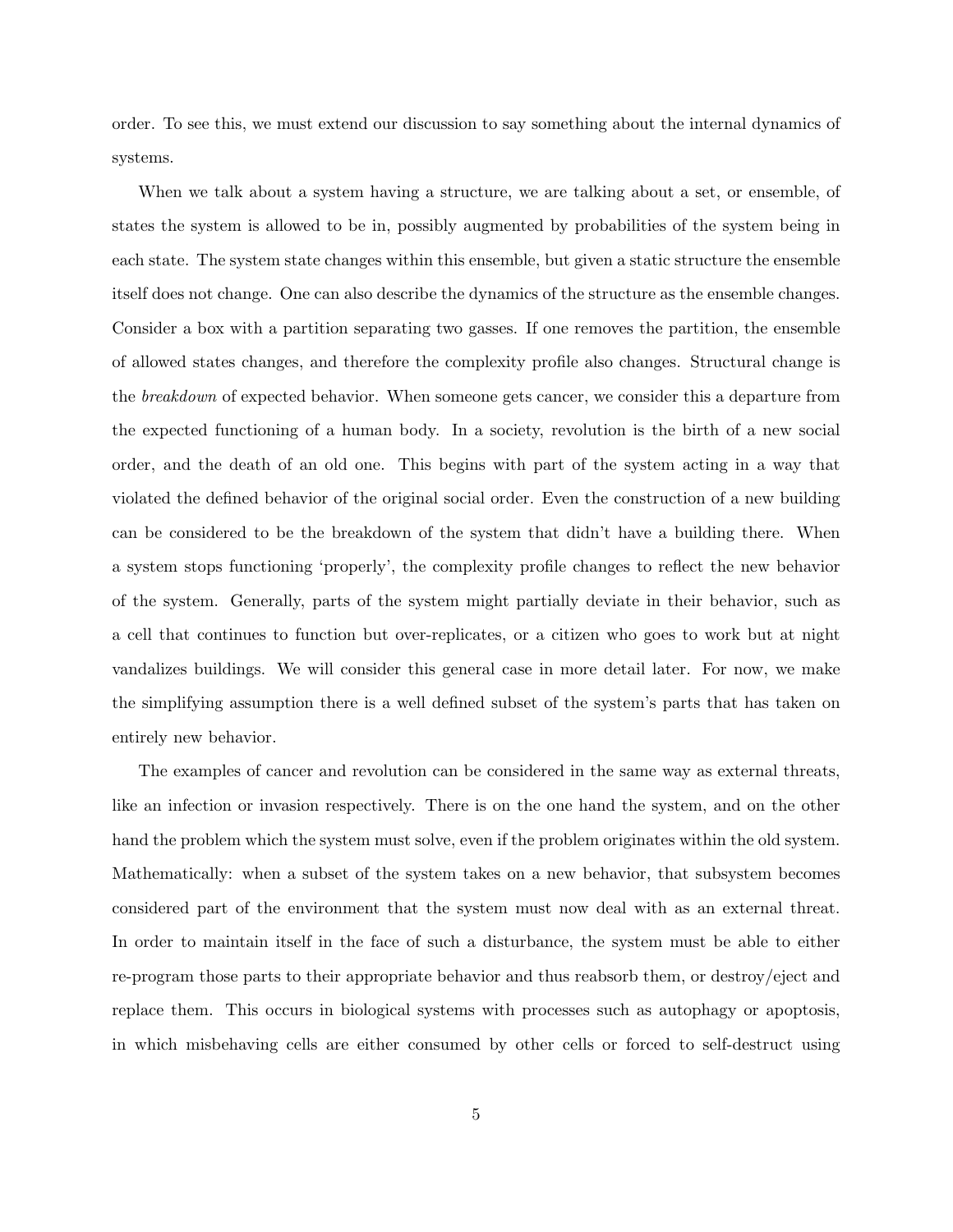chemical signaling, and in social systems with reeducation, ostracization, imprisonment, and capital punishment.

When we consider a system defined by its lack of coordination (See Figure 1a), the emergence of order at a large scale  $\kappa$  is just such a violation of defined behavior. As per our model, we then consider this a part of the environment, and in particular, an environmental event occurring at scale  $\kappa$ . By the multiscale law of requisite variety, the system is unable to respond effectively to such an event, so it can neither reabsorb the malfunctioning component nor ensure that it is properly ejected. The system change cannot be reversed.

We can easily extend this reasoning to systems with structure at a scale larger than the individual using the same reasoning as above. We deduce that as long as a system lacks structure above a certain scale, it is not robust to structure arising above that scale.

There are several assumptions we have made in coming to this conclusion that should be reiterated. First, we have assumed that deviation occurs in the functioning of the system. While all real systems deviate to some extent, over short periods of time systems may be best approximated as acting flawlessly. Second, considering the emergence of large scale structure, we assume that coordination is possible. In social and biological systems, this is apparent, but not at every scale. For instance until recently global communication among people has been quite limited. In certain physical systems such as a noble gas, there can be almost no interaction between particles. Without the ability to interact and coordinate, no larger scale structure (aside from fluctuations) can arise, and so the system is stable. Finally, an environment that has extremely high variety at a small scale will not allow large scale structure to persist. In such a case, any structure that develops at the large scale necessarily sacrifices variety to do so, and therefore leaves itself unable to handle the variety of the environment. In this case the large scale structure would be unable to maintain itself, and would collapse back into unstructured parts. The system would then in some sense be maintaining itself. However, if large scale structure can arise, the unstructured system itself will be unable to respond effectively.

We also assumed for simplicity that there is a well defined subsystem that misbehaves completely. We can extend our model to the general case in which there is no clearly defined subsystem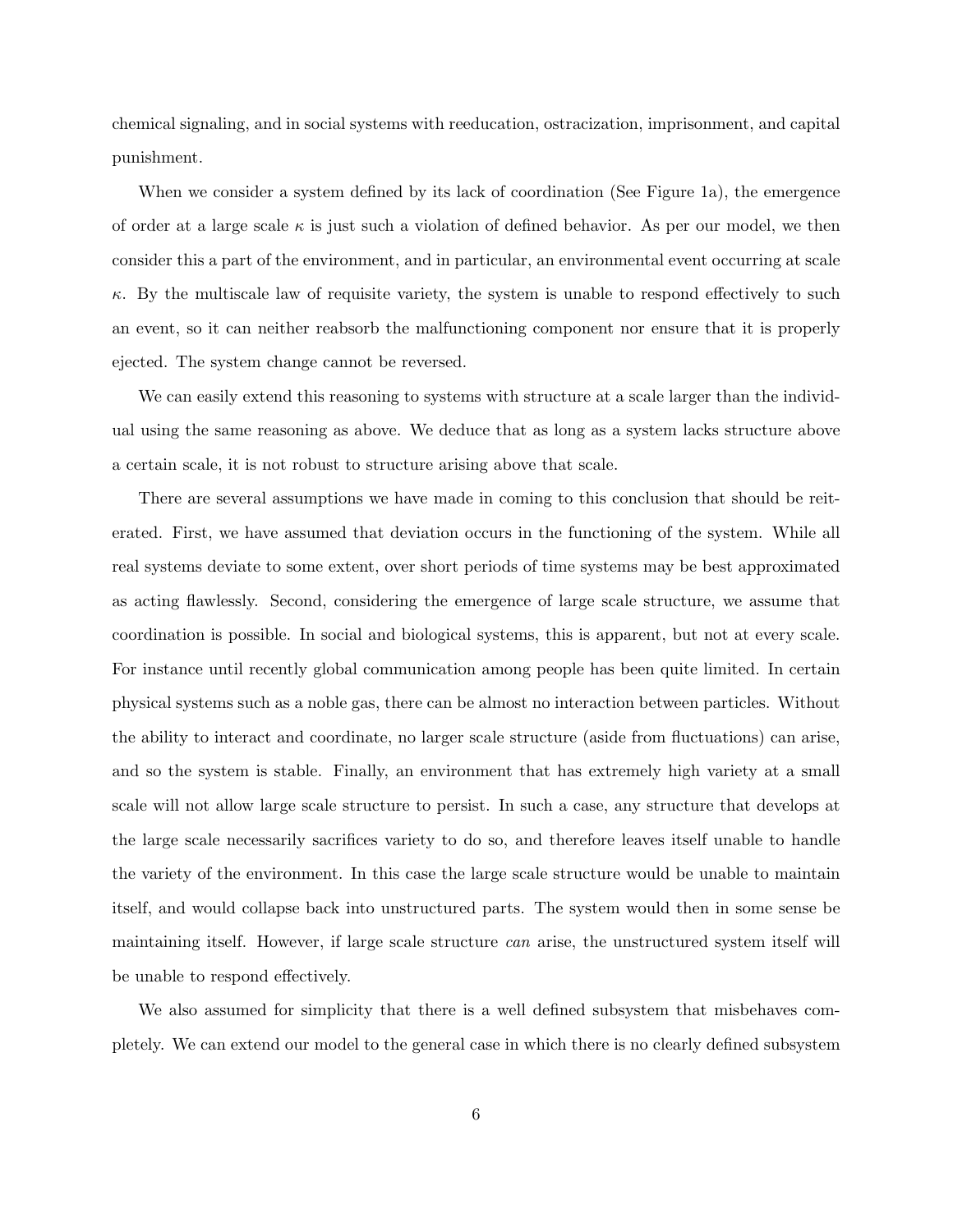that has been co-opted, but the system is not behaving according to its defined behavior. As a motivating example, consider a change in the priorities of the population that causes an arbitrarily small change in the standard work week from 40 hours to  $40 - \varepsilon$ . For the sake of this example we suppose that this policy causes people to spend less time at work, and more time at home with their families or out with their friends. The structure of the system has changed; relationships have become weaker or stronger, and people will therefore be coordinated in different ways. However, if we imagine trying to reassert the old system and return the coordination to what it was before, there is no smaller part of the system to reprogram or eject; every part of the system is affected. In our current model, we must say that the entire system is different. On the other hand, the change can be made arbitrarily small. People are acting essentially the same as they were before. The question, then, is what variety and scale of responses is needed to effectively respond to the *change* in the system rather than to the whole new system.

The need to quantify the change in the system makes clear why the assumption of completely deviating subsystems simplified the analysis previously. When we have completely deviating subsystems, the variety in the new system and the variety in the change are equivalent. Once we formalize the more general case, we will prove this assertion directly.

## 2 Information Theoretic Formalism for Structural Change

To answer the new question—what is the variety and scale in the change of the system—we introduce an information theoretic formalism. Until now we have defined our system as composed of distinct subsystems that are fully coordinated internally and uncoordinated between subsystems. Now we consider a general system composed of a set of atomic parts A that can each be in a set of states  $S_a(a \in A)$ . Dependencies between these parts can be seen in the information that is redundant between them (the shared information). We summarize previous work formally defining the complexity profile on these systems [1]. In some places we use new notation that simplifies the definitions. Given atomic parts  $A = \{a_1, \ldots, a_n\}$ , we consider formal expressions of the form  $a_{i_1}; \dots; a_{i_k} | a_{j_1}, \dots, a_{j_l}$  (where two are the same if they differ only by the ordering of elements separated by  $\langle$ ; or  $\langle$ ,  $\rangle$ ). These are *dependencies* and they represent regions in the information Venn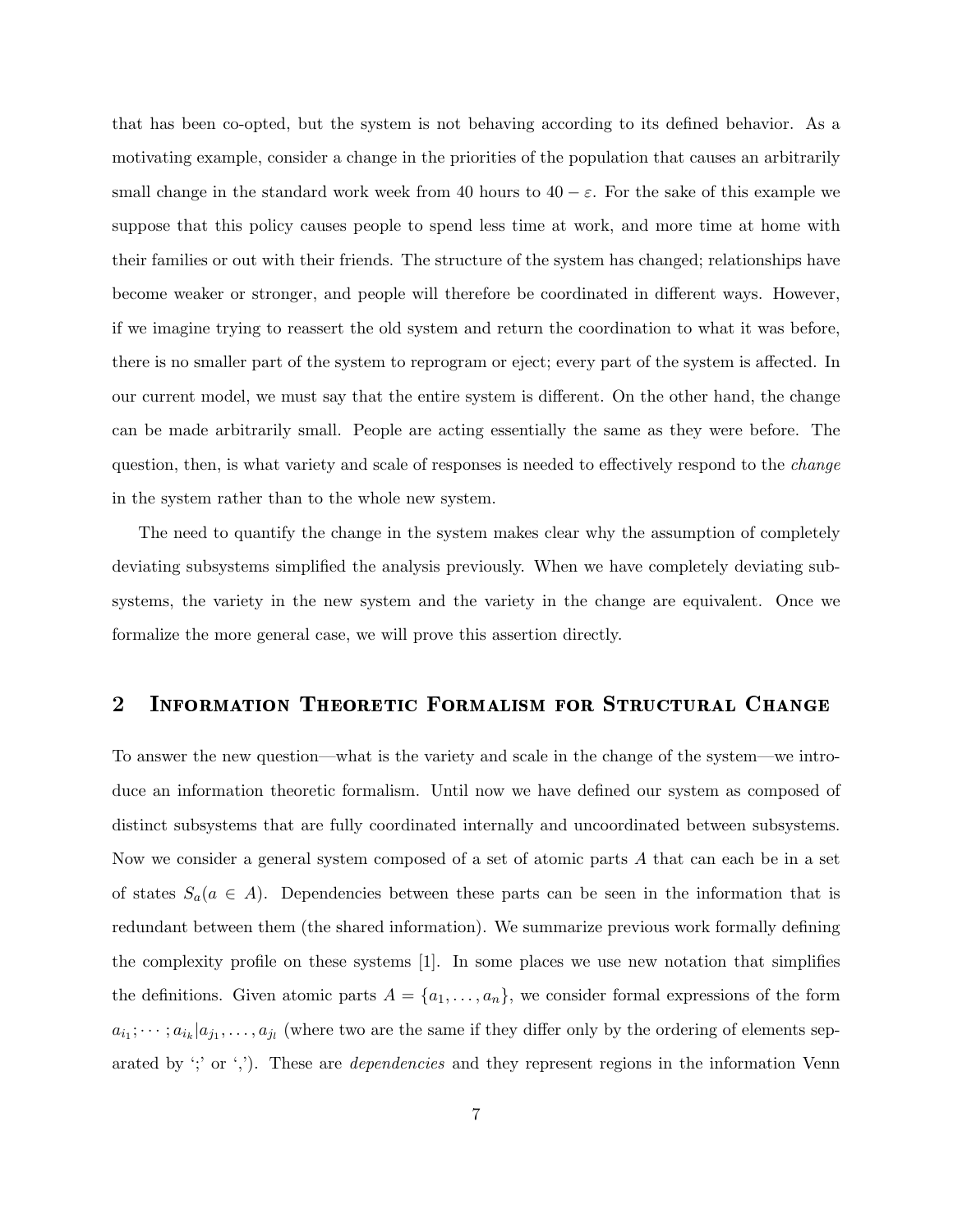diagram (See Figure 2). One can think of ';' as union, ',' as intersection, and '|' as set difference.

In this paper we let  $Inc(x)$  for a dependency x denote the set of "included" atomic parts (those before the '|') and  $Exc(x)$  the set of "excluded" atomic parts (those after the '|'). It is worth noting that dependencies are completely defined by their included and excluded parts.

If all atomic parts are used exactly once in a dependency, it is an irreducible dependency and it represents one of the minimal regions in the Venn diagram (See Figure 2). Other dependencies are reducible and represent larger regions of the ven diagram, unions of irreducible dependencies. Formally a dependency x is irreducible if  $Inc(x) \sqcup Exc(x) = A$ , and reducible otherwise. Let  $\mathfrak{D}_A$ be the set of irreducible dependencies.

The intuition of dependencies as regions in the Venn diagram appears in the formalism when we define a function  $I_A$  on dependencies that gives us the information in that region. We assume that we have an entropy function  $H$  on sets of atomic parts; one such function is the Shannon entropy. We define  $I_A$  by a system of equations, one for each set of atomic parts  $B \subseteq A$ :

$$
\sum_{\substack{x \in \mathfrak{D}_A \\ \text{Inc}(x) \cap B \neq \varnothing}} I_{\mathcal{A}}(x) = H(B). \tag{2}
$$

There are  $2^{|A|}$  independent equations in  $2^{|A|}$  unknowns, which gives us a unique solution for all of the irreducible  $I_A(x)$ . An example of one of these equations,  $I_A(a|b, c) + I_A(a; b|c) + I_A(a; c|b) +$  $I_A(a; b; c) = H(a)$ , is depicted in Figure 2.

Reducible dependencies define larger regions in the Venn diagram. We wish to define  $I_{\mathcal{A}}(x)$ as the sum over the information in the irreducible dependencies whose regions are contained in the region given by  $x$ . In this paper, to capture the idea of one dependency being contained in another we define a partial ordering on dependencies where  $x \leq y$  when the region defined by the dependency x is contained in the region defined by the dependency y. Formally, we have  $x \leq y$ when x includes and excludes all of the parts  $y$  does (and possibly more), or in equations

$$
x \le y \iff \text{Inc}(x) \supseteq \text{Inc}(y) \land \text{Exc}(x) \supseteq \text{Exc}(y). \tag{3}
$$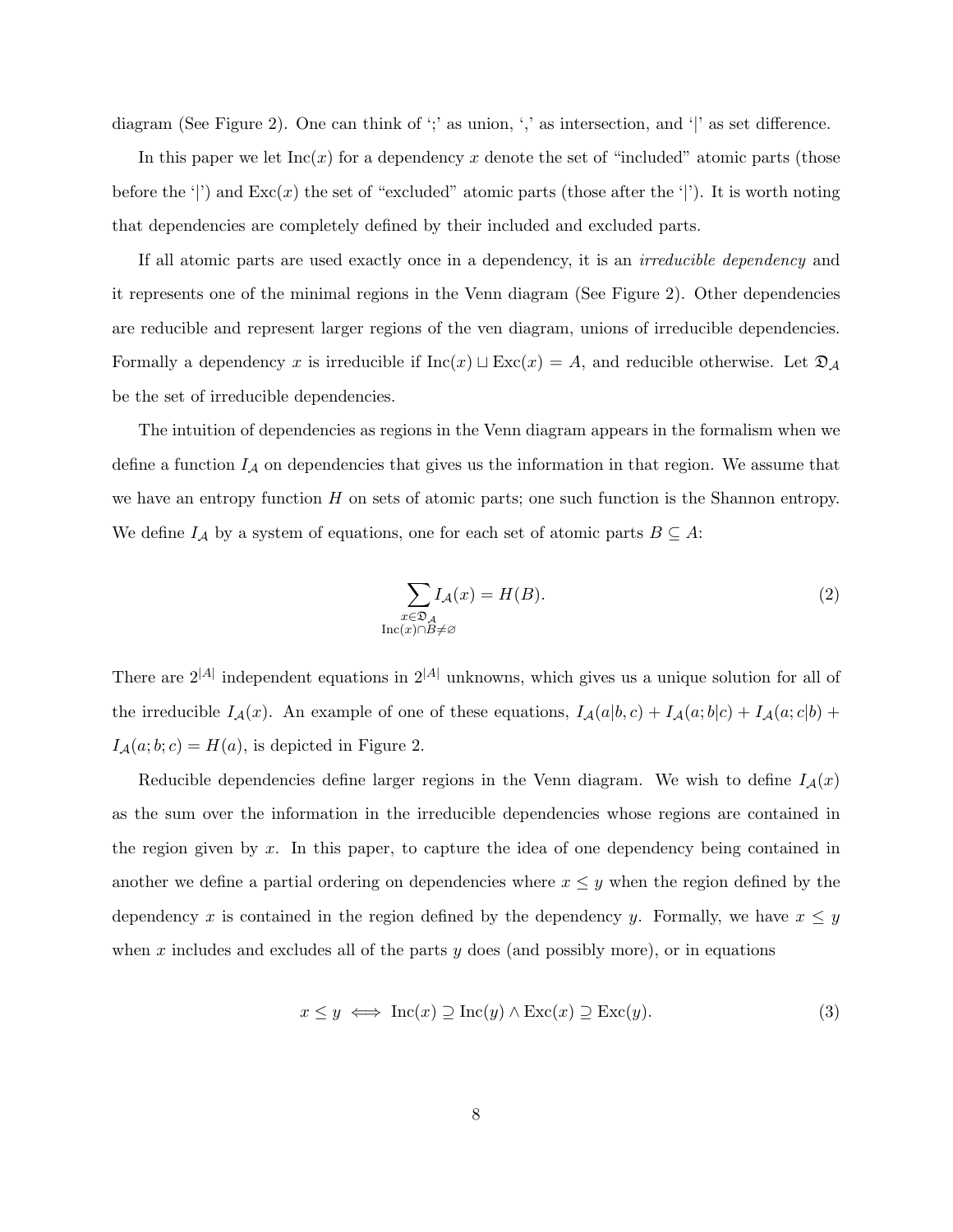

Figure 2: A Venn diagram with some of the irreducible dependencies colored in. Green is  $(a; b; c)$ , Red is  $(a; b|c)$ , Blue is  $(a; c|b)$ , Yellow is  $(a|b, c)$ . When we sum over  $I(r)$  for all of the colored regions/dependencies r, we get  $H(a)$ , the total entropy in the variable a. Other dependencies can all be seen as unions of irreducible dependencies. For instance, the yellow and blue regions combined are  $(a|b)$ , blue and green together are  $(a;c)$ , etc.

Now we complete the definition of  $I(x)$ . For some (not necessarily irreducible) dependency x,

$$
I_{\mathcal{A}}(x) = \sum_{\substack{z \in \mathfrak{D}_{\mathcal{A}} \\ z \le x}} I_{\mathcal{A}}(z). \tag{4}
$$

If two systems A and B contain some parts in common  $(A \cap B \neq \emptyset)$ , and a dependency x contains only parts in both  $(Inc(x) \cup Exc(x) \subseteq A \cap B)$  then x is a dependency in both systems. We prove in Appendix A that the information in  $x$  is independent of which we calculate it in,

$$
I_{\mathcal{A}}(x) = I_{\mathcal{B}}(x). \tag{5}
$$

Since the subscript is irrelevant, hereafter we write  $I(x)$ .

We assume for simplicity that all parts have the same scale and we can define  $s(x)$ , the scale of a dependency x, as  $s(x) = \text{Inc}(x)$ , the number of components who share information in this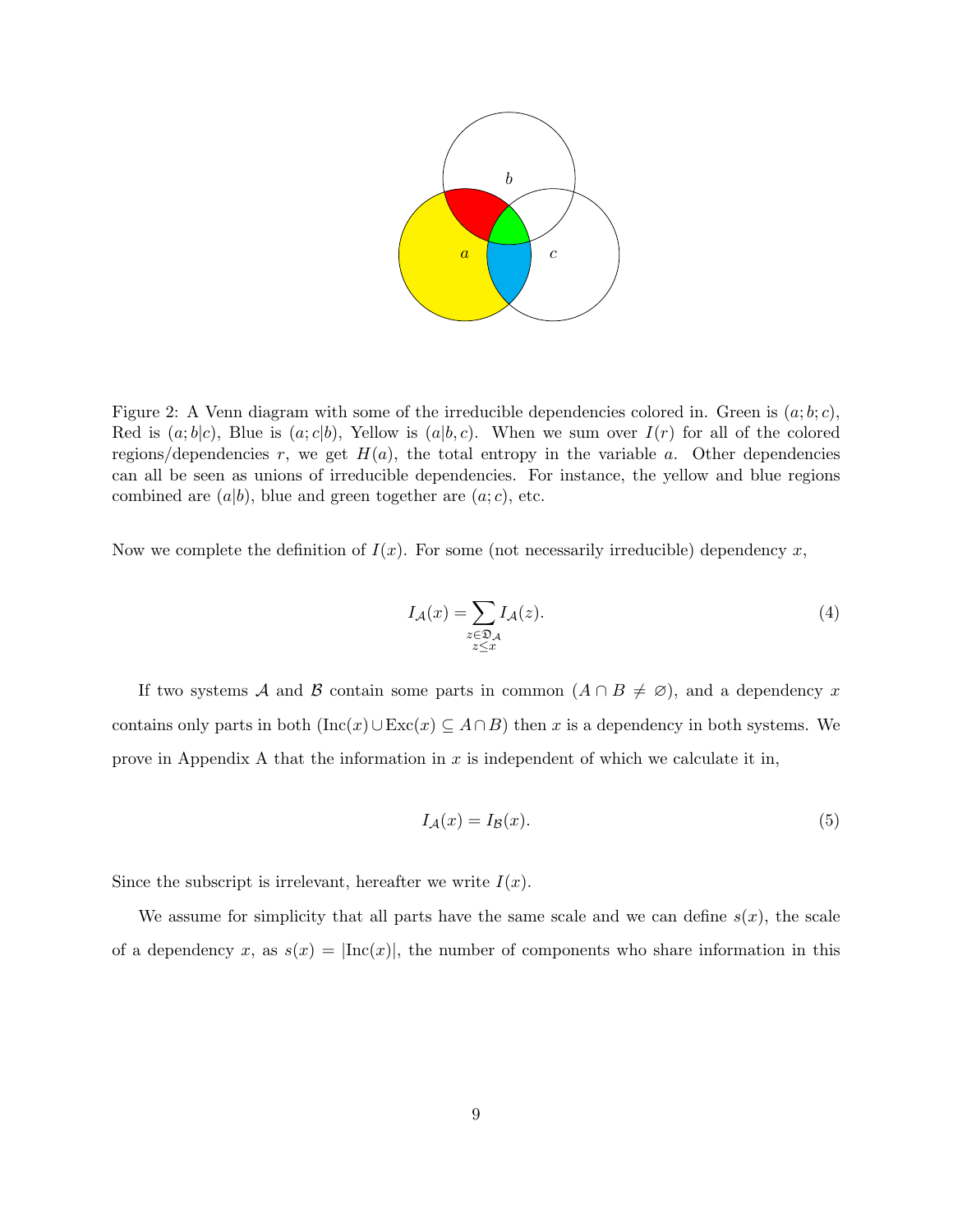

Figure 3: A visual representation of the information contributing to  $C(k)$ . (a)  $C(1) = H(\mathcal{A})$ contains all the information in  $\mathcal{A}$ , (b)  $C(2)$  has all the information shared among two or more atomic parts, and (c)  $C(3)$  has only the information shared among all three.

dependency. Then  $C_{\mathcal{A}}(k)$ , the complexity of  $\mathcal A$  at scale k, is defined by

$$
C_{\mathcal{A}}(k) = \sum_{\substack{x \in \mathfrak{D}_{\mathcal{A}} \\ s(x) \ge k}} I(x).
$$
 (6)

A visualization of  $C(k)$  for a three part system is pictured in Figure 3.

We now develop a new formalism for system change motivated by the treatment of noise in Shannon information theory [4]. Noise changes a signal so that it is not received as it was intended. Similarly, we would like to describe a system that is not behaving as it is intended, and we are describing that system by the information in its behavior. In his theory of communication, Shannon formalizes noise by considering the intended signal  $x$  and the received signal  $x'$  together. He looks at the entropy of one given that the other is known: the conditional entropy  $H(x'|x)$  (which he writes  $H_x(x')$ ). This is the amount of new information in the noisy signal, that was not present without noise. We will do something similar in considering the multiscale noise associated with a distorted system.

We have an ideal system  $A$  and the "noisy" version  $A'$ . In order to study the inter-system conditional entropies, we will consider both systems as part of an expanded system  $\mathcal{A} \cup \mathcal{A}'$ . As in communication theory, we are interested in the new information. Unlike communication, we are interested in the new information in each dependency; if there was information present in the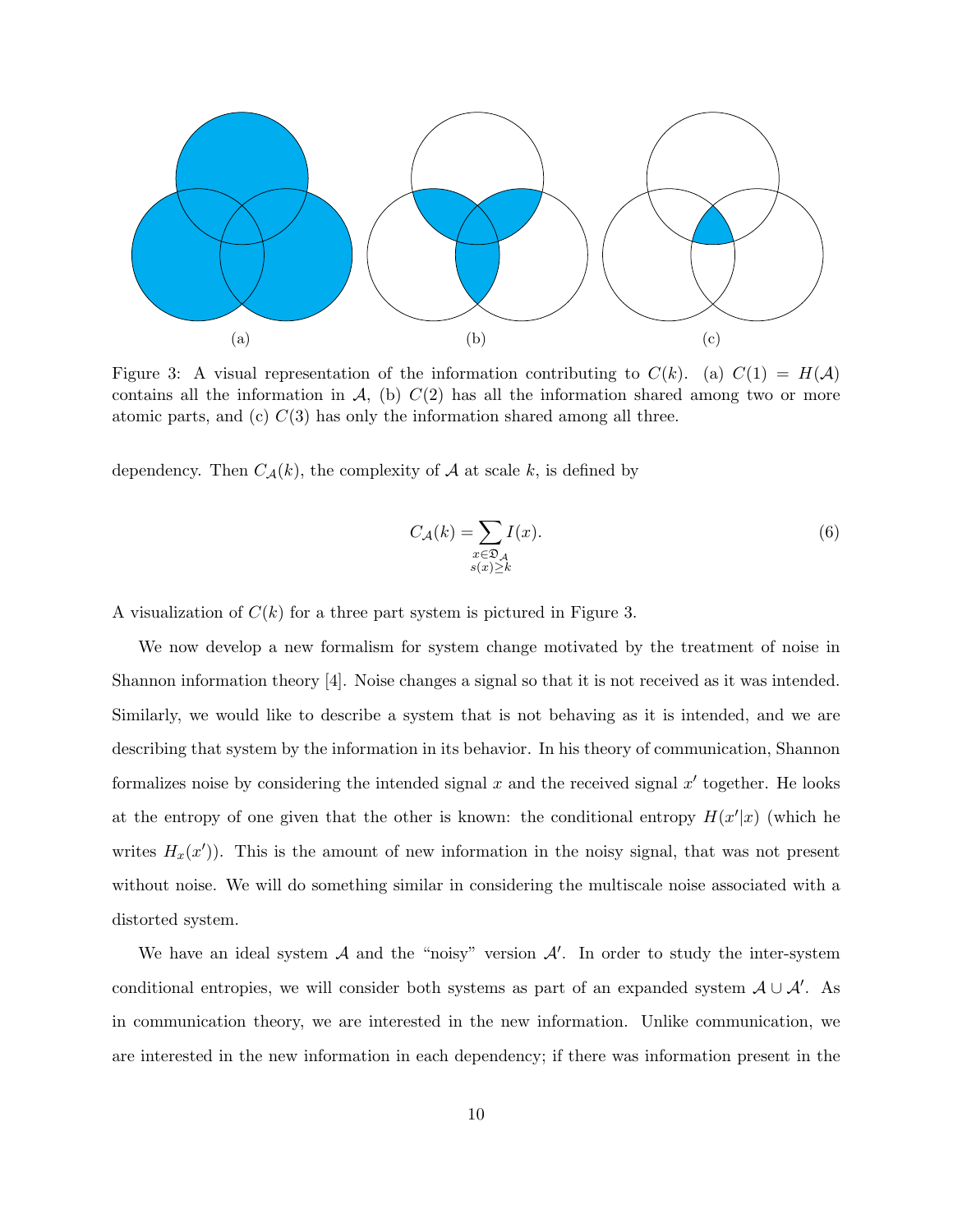system that now appears at a larger scale, this is relevant to the change in structure of the system. We therefore define  $I(x|y)$  for *dependencies* x and y (the new information in the dependency). We want  $I(x|y)$  to be the information in the dependency x, given we know the information in the dependency y. On the Venn diagram, if x and y represent regions R and S, then  $(x|y)$  represents the part of the region R that is not part of S.  $I(x|y)$ , then, is the sum over the information in irreducible dependencies representing regions contained in  $R$  but not in  $S$ :

$$
I(x|y) = \sum_{\substack{z \in \mathfrak{D}_{\mathcal{A} \cup \mathcal{A}'} \\ z \leq x \\ z \nleq y}} I(z)
$$
 (7)

For our purposes, this level of generality suffices. For a definition of I on a generalized dependency representing any region of a system's Venn diagram see Appendix B.

We can now define the complexity as a function of scale for the noise in the system,

$$
C_{\mathcal{A}'|\mathcal{A}}(k) = \sum_{\substack{x \in \mathfrak{D}_{\mathcal{A}} \\ s(x) \ge k}} I(x'|x)
$$
\n<sup>(8)</sup>

where  $x'$  is the equivalent of x in the primed system (See Figure 4).

We note that the existence of negative complexities has been proven, and presents difficulties for interpretation within Ashby's law. For instance, it is unclear why negative complexity can cancel with positive complexity when systems are combined. For our purposes, we will assume  $I(x)$  is always non-negative.

We note a few simple cases that test the reasonableness of our definition for  $C_{\mathcal{A}'|\mathcal{A}}(k)$  and shows that it agrees with our original analysis (See Section 1) in the simple case. Proofs for these statements can be found in Appendix C.

- 1. If there is no noise, the noise has complexity 0 at all scales.
- 2. Given an entirely new system B having no relation to A, the complexity of the noise  $C_{\mathcal{B}|\mathcal{A}}$ will just be the complexity of  $\beta$ .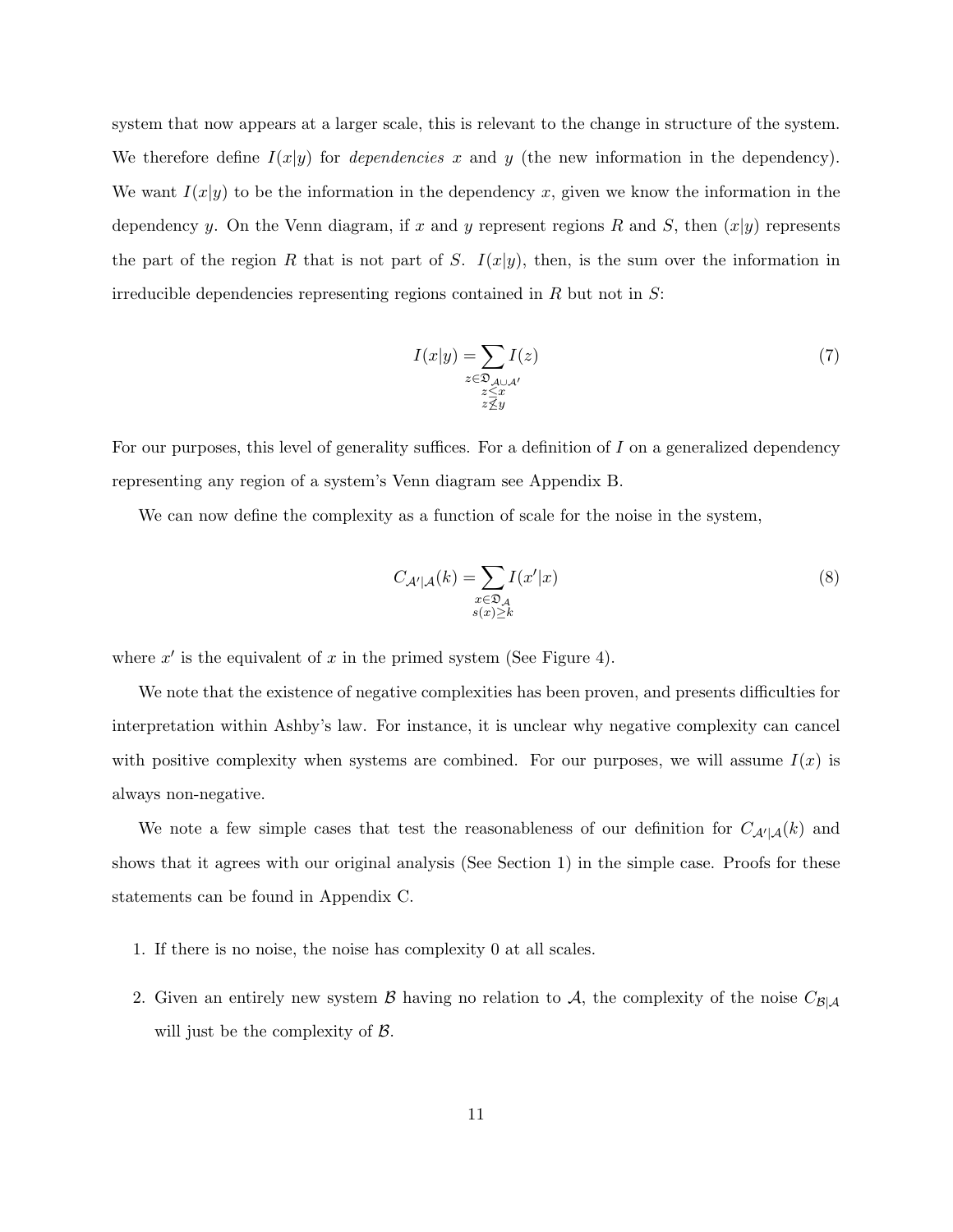

Figure 4:  $C_{\mathcal{A}'|\mathcal{A}}(k)$  can be visualized by taking the Venn diagram for the two systems A (the information describing A is represented in the blue region) and  $\mathcal{A}'$  (the information describing  $\mathcal{A}'$ is represented in the red region), placing them on top of one another and extruding them into each other (the resulting overlap, which has the information shared between  $A$  and  $A'$ , is both blue and red making it appear purple). The regions now represent some of the information in the joint system  $A \cup A'$ . The region at the bottom colored only in red is the information counted in  $C_{A'|A}$ , the new information in the dependencies of  $A'$  that wasn't in those dependencies in  $A$ . This is not the complete Venn diagram for the expanded system  $A\cup A'$ , but it is visually intuitive and has the regions that are necessary to define  $C_{\mathcal{A}'|\mathcal{A}}(k)$ .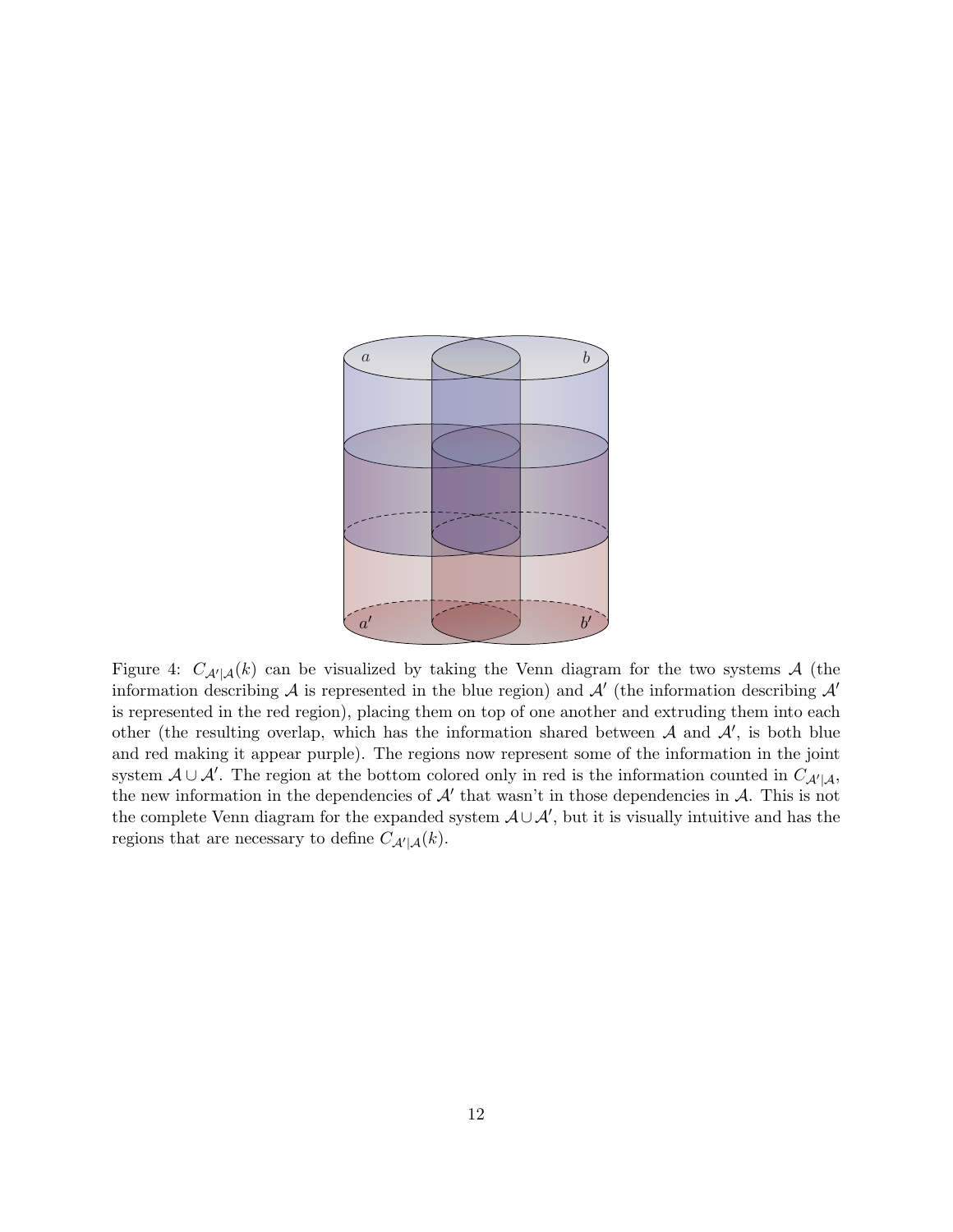- 3. If A and B are independent subsystems composing a larger system  $\mathcal{A}\cup\mathcal{B}$  then the complexity of noise affecting the system as a whole is the sum of the noise affecting the subsystems. In particular, if one of the subsystems is unaffected then the complexity of the noise of the whole system equals that of the affected subsystem.
- 4. Combining points (2) and (3) we can recover our prior result of Section 1 that completely deviating subsystems can be treated as the subsystem becoming part of the environment. In this case, the complexity of the change is the complexity of the altered subsystem.

Our motivation for developing this framework has been to apply the Law of Requisite Variety to the noise complexity profile. We prove in Appendix D that if the unaltered system  $A$  has no complexity above some scale  $\kappa$ , and in the altered system A' there is complexity at scale  $\kappa$ , then the change  $C_{A'|A}(k)$  has complexity at scale  $\kappa$ . Applying the law of requisite variety we infer that the system is unequipped to respond to the noise.

### 3 Conclusions

One implication of the framework we have developed is an inverted second law of thermodynamics. The second law of thermodynamics states that in a closed system entropy, which is equal to scale 1 complexity [1], increases. Our analysis states that an open system exposed to a structured environment will develop complexity at all scales. By spontaneous variation larger scale complexity will arise, and by the multiscale law of requisite variety the system will adopt that large scale complexity; over enough time all scales will be reached. The two laws and the parallel between them is depicted in figure 5.

With our general framework, we can investigate a range of topics, including changes in societies. As an example we can explore the implications to a conception of anarchy as a society of completely autonomous individuals. Our analysis shows that such anarchy is unstable to the formation of structure. In Section 1 we only considered the possibility of a fragment of the society deviating completely; now we can also talk about order emerging gradually within the system. For instance, a trade network could start with neighbors bartering for some of their needs, but then grow to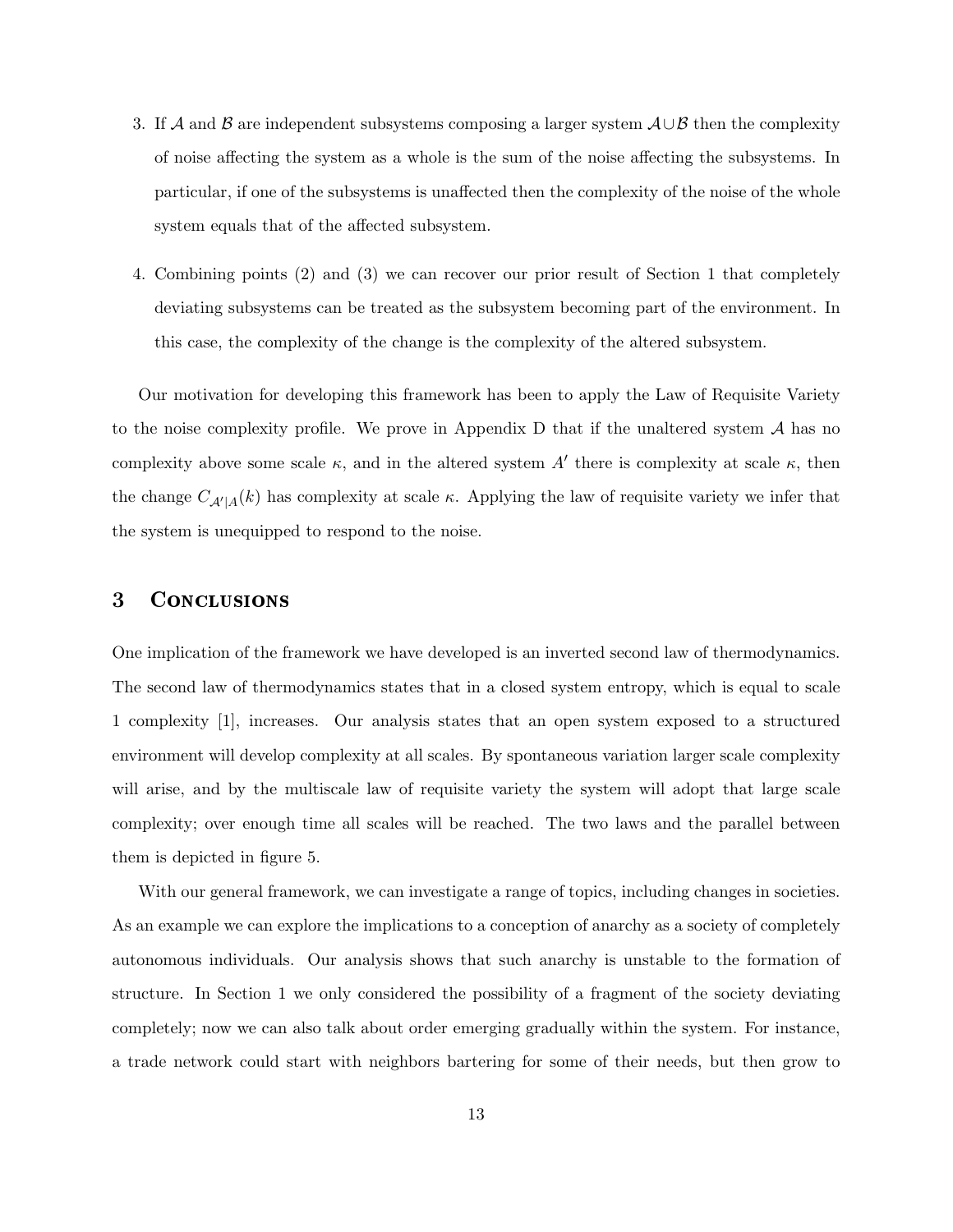

Figure 5: A complexity profile showing the effects of  $(a)$  the second law of thermodynamics, which says that in a closed system  $C(0)$  increases, and  $(b)$  the results of our analysis, which implies that in a system exposed to a structured environment the maximum scale at which the system has complexity increases. As can be seen in the figure, these laws are inverse in that they are reflected across the  $x = y$  axis.

encompass an entire region and become used for more goods, as differences in local production capabilities make long-distance trade desirable, and essential to conduct. By Theorem D.1, the change that created this trade network has complexity at a scale greater than the individual. As a consequence of the multiscale law of requisite variety, in order for the system to respond to the change it must have complexity at a scale greater than the individual, which it does not. Thus, the system has no means of regulating the emergence of a large-scale structure. Since a largescale structure is a system breakdown with regard to the definition of an unstructured society, the original system cannot survive—the change will persist.

This concept of anarchy is often presented as a solution to the problems of central control in society [5]. Our results imply that without an alternative form of large scale coordination, anarchy will ultimately be unsuccessful. Modern anarchists do not assume that there will be no large scale coordination [6]. For instance, anarcho-syndicalists propose organization into worker-groups, and anarcho-capitalists believe in markets. The framework of this paper does not allow us to identify what is a viable replacement for central control. However, developing a theory of which systems are stable and which systems are not stable is an important step towards answering this question.

One of the original works on the failure of anarchy was Leviathan, by Thomas Hobbes, which famously characterized life in such a society as "nasty, brutish, and short". Hobbes advocated monarchy as an alternative. Perhaps Hobbes' absolutist view was incubated by his earlier study of physics, which at the time only dealt with rigid bodies and easily solvable equations. In this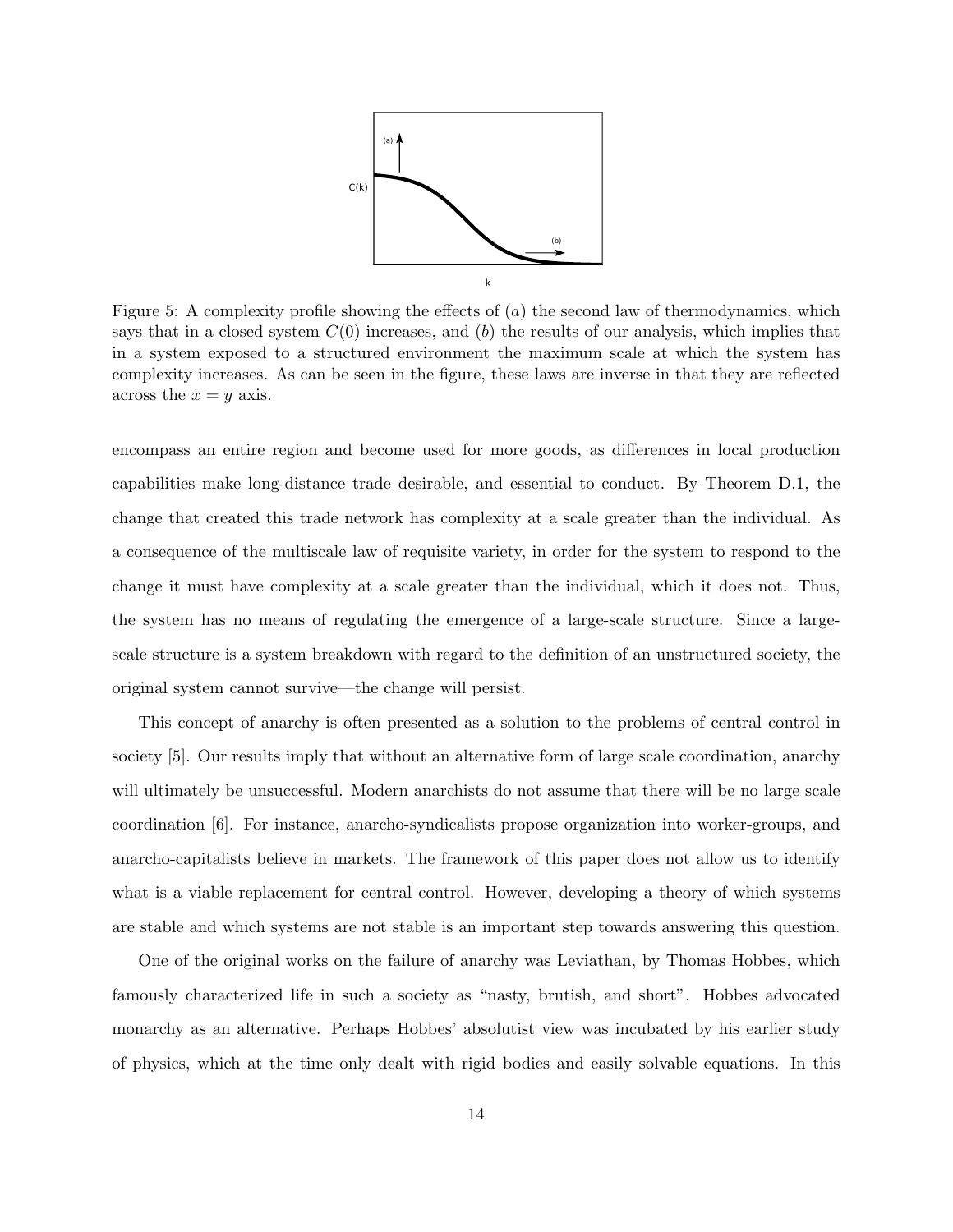modern age, we too look to science to explain society. However, rather than relying on analogies to physical systems, we have the ability to study society directly with information theoretic laws and draw more sophisticated conclusions. The multiscale law of requisite variety implies that there is no single organizational "silver bullet"—different organizational strategies are best suited to different environments. Our addition of a formalism for multiscale noise opens the door to characterizing the stability and dynamics of complex systems. A more general approach may help us discover how to change our society from the inside to better fit the complexity profile of modern challenges.

## Acknowledgements

We would like to thank Ben Allen and Seth Frey for helpful comments.

# References

- [1] B. Allen, B. C. Stacey, Y. Bar-Yam, An Information-Theoretic Formalism for Multiscale Structure in Complex Systems (2014). http://www.necsi.edu/research/multiscale/infotheory.
- [2] W. R. Ashby, Requisite variety and its implications for the control of complex systems, Cybernetica (1958). http://pespmc1.vub.ac.be/books/AshbyReqVar.pdf.
- [3] Y. Bar-Yam, Multiscale Variety in Complex Systems, Complexity 9 (2004). http://necsi.edu/research/multiscale/multiscalevariety.pdf.
- [4] C. E. Shannon, A Mathematical Theory of Communication, The Bell System Technical Journal 27 (1948).
- [5] The Anarchist FAQ Editorial Collective, An anarchist faq.
- [6] The Anarchist FAQ Editorial Collective, An anarchist faq: Do anarchists seek "small autonomous communities, devoted to small scale production"?
- [7] R. W. Yeung, A New Outlook on Shannon's Information Measures, IEEE Transactions on Information Theory 37 (1991).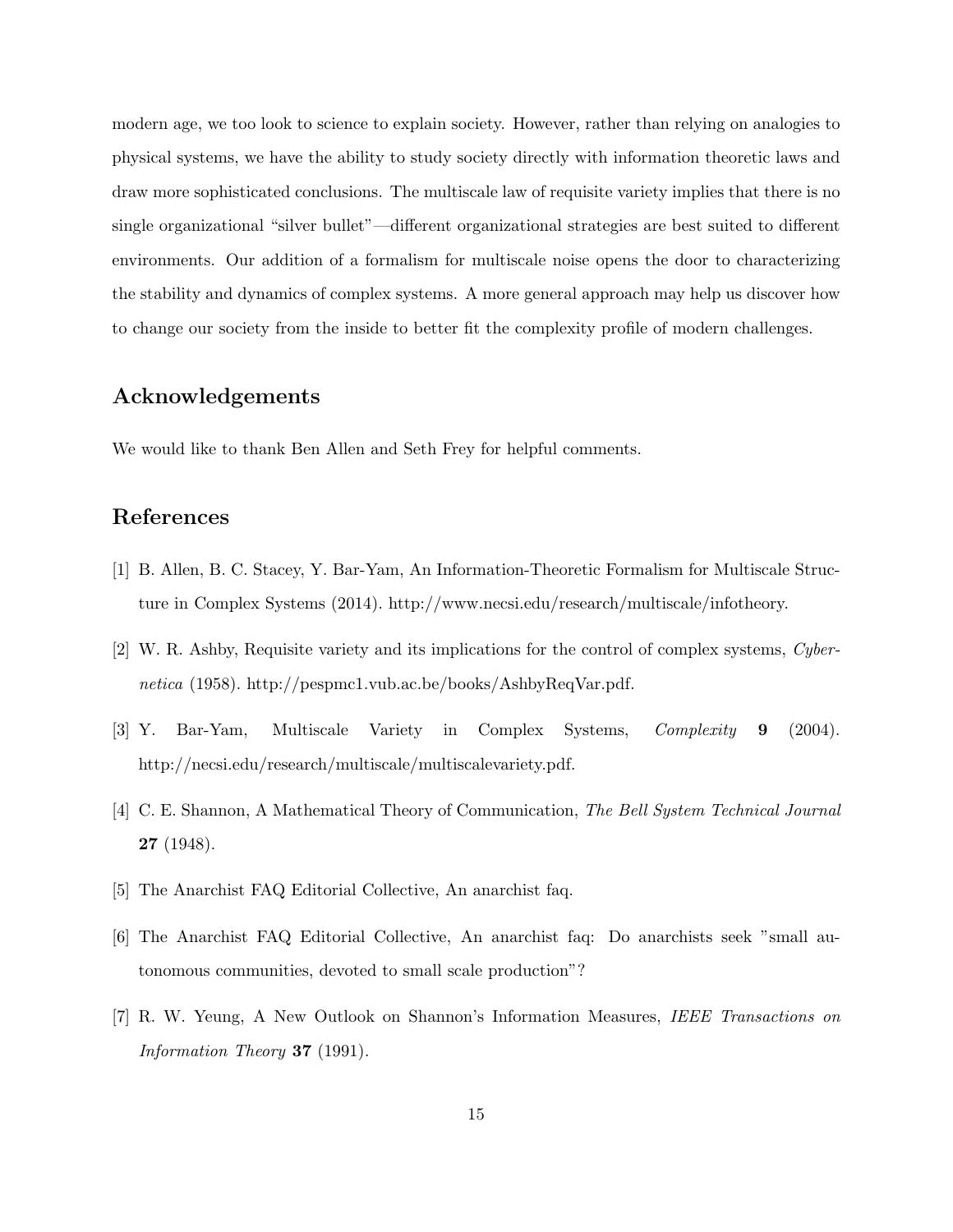#### Appendix A

In this Appendix, we prove a lemma showing that  $I_{\mathcal{A}}(x)$  is independent of the system in which it is calculated, and thus that  $I(x)$  is well defined without the subscript.  $I_{\mathcal{A}}(x)$  is defined in the manuscript in equation (2): For each  $U \subseteq A$ ,

$$
\sum_{\substack{x \in \mathfrak{D}_\mathcal{A} \\ \text{Inc}(x) \cap U \neq \varnothing}} I_{\mathcal{A}}(x) = H(U). \tag{9}
$$

Note that  $H(U)$  does not require a subscript, since entropy is defined on the variables, independent of the enclosing system.

**Lemma A.1.** If we have systems A and B with overlapping parts, in other words  $A \cap B \neq \emptyset$ , and we have a dependency x with  $\text{Inc}(x) \cup \text{Exc}(x) \subseteq A \cap B$  so that it can be considered a dependency of either system, then  $I_{\mathcal{A}}(x) = I_{\mathcal{B}}(x)$ . Note that these are exactly the conditions needed for  $I_{\mathcal{A}}(x)$ and  $I_{\mathcal{B}}(x)$  to both be defined. Thus any time  $I_{\mathcal{A}}(x)$  and  $I_{\mathcal{B}}(x)$  are both defined, they are equal.

*Proof.* We will prove that  $I_{\mathcal{A}}(x) = I_{\mathcal{A}\cup\mathcal{B}}(x)$ , and since there is nothing distinguishing A and B, we will also have  $I_{\mathcal{B}}(x) = I_{\mathcal{A} \cup \mathcal{B}}(x)$  proving the lemma by transitivity.

We start by proving it only for irreducible dependencies of  $A$ . The equations that define  $I$  for an irreducible dependency  $x$  of  $A$  are for each  $U$  subset of  $A$ 

$$
\sum_{\substack{x \in \mathfrak{D}_\mathcal{A} \\ \text{Inc}(x) \cap U \neq \varnothing}} I_\mathcal{A}(x) = H(U)
$$
\n(10)

and caluclating  $I(x)$  in  $A \cup B$  we have

$$
I_{\mathcal{A}\cup\mathcal{B}}(x) = \sum_{\substack{y \in \mathfrak{D}_{\mathcal{A}\cup\mathcal{B}} \\ y \le x}} I_{\mathcal{A}\cup\mathcal{B}}(y). \tag{11}
$$

We want to show, then, that  $I_{\mathcal{A}\cup\mathcal{B}}(x)$  satisfies the definition of  $I_{\mathcal{A}}(x)$  for  $x \in \mathfrak{D}_{\mathcal{A}}$ . Since the definition is a system of linear equations with the same number of equations as unknowns, there is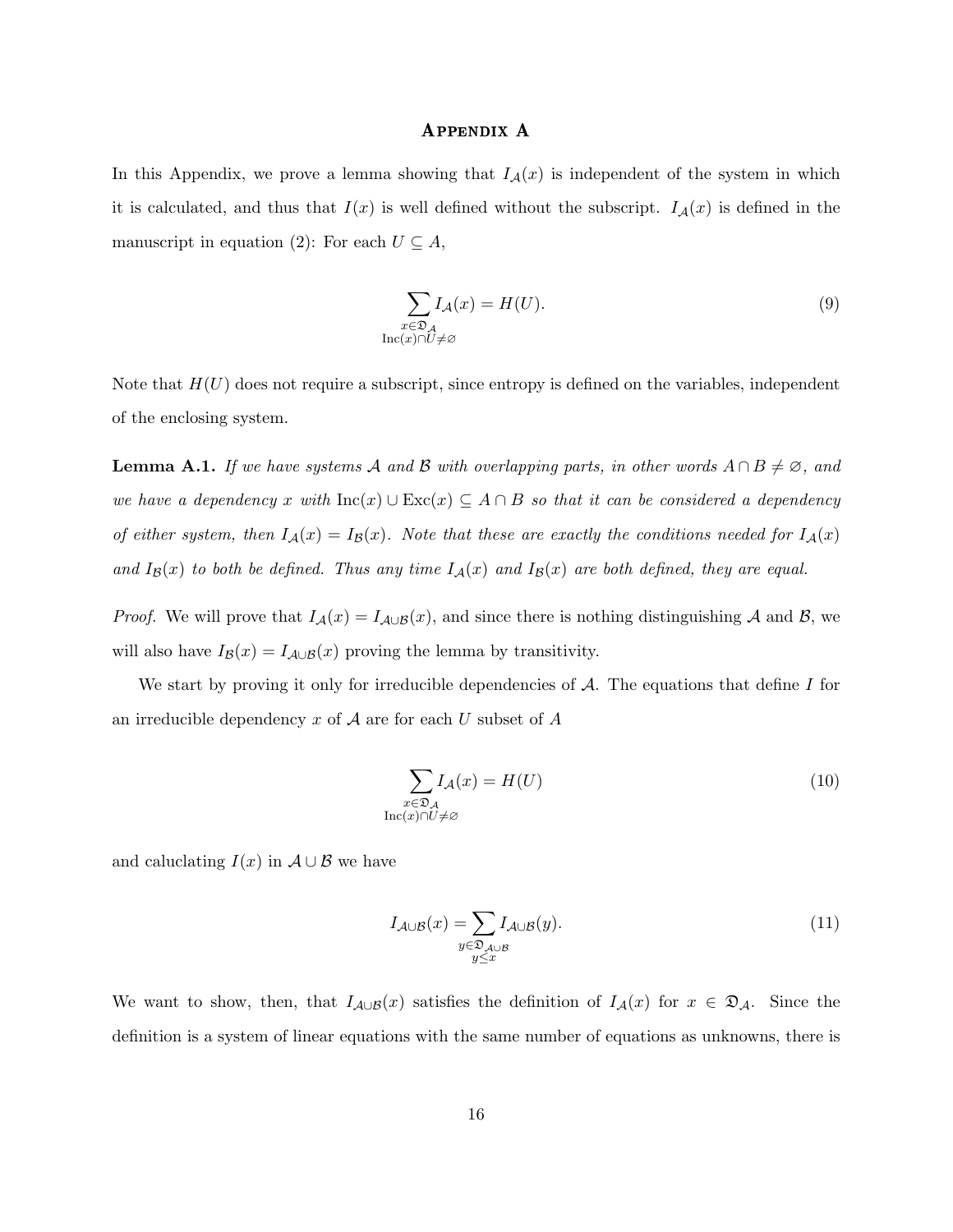a unique solutions and so we will have that  $I_{\mathcal{A}\cup\mathcal{B}}(x) = I_{\mathcal{A}}(x)$ . For all  $U \subseteq A$ , we want

$$
\sum_{\substack{x \in \mathfrak{D}_\mathcal{A} \\ \text{Inc}(x) \cap U \neq \varnothing}} I_{\mathcal{A} \cup \mathcal{B}}(x) = H(U)
$$
\n(12a)

$$
\sum_{\substack{x \in \mathfrak{D}_\mathcal{A} \\ \text{Inc}(x) \cap U \neq \varnothing}} \sum_{\substack{y \in \mathfrak{D}_{\mathcal{A} \cup \mathcal{B}}} \\ y \leq x} I_{\mathcal{A} \cup \mathcal{B}}(y) = H(U). \tag{12b}
$$

In order to collapse this into one sum, we need to make sure there is no double counting, that we never reach the same term in the inner sum while on different iterations of the outer sum. In other words, that the outer sum is over disjoint sums. So we must show given  $x \neq x' \in \mathfrak{D}_\mathcal{A}$  and  $y, y' \in \mathfrak{D}_{\mathcal{A}\cup\mathcal{B}}$  with  $y \leq x$  and  $y' \leq x'$ , we must show  $y \neq y'$ . But since  $x, x'$  are irreducible in A and  $x \neq x'$ ,  $\exists a \in A$ .  $a \in \text{Inc}(x) \cap \text{Exc}(x')$ . Then  $y \leq x \Rightarrow a \in \text{Inc}(y)$  and likewise  $a \in \text{Exc}(y')$ , and so  $y \neq y'$ . So the sum is over disjoint sums, and we can combine it into one sum:

$$
\sum_{\substack{x \in \mathfrak{D}_\mathcal{A} \\ \text{Inc}(x) \cap U \neq \varnothing \\ y \in \mathfrak{D} \\ y \le x}} I_{\mathcal{A} \cup \mathcal{B}}(y) = H(U). \tag{12c}
$$

If  $\text{Inc}(x) \cap U \neq \emptyset$  and  $y \leq x$ , meaning  $\text{Inc}(y) \supseteq \text{Inc}(x)$ , then  $\text{Inc}(y) \cap U \neq \emptyset$ . Additionally, for every  $y \in \mathfrak{D}_{\mathcal{A}\cup\mathcal{B}}$  with  $\text{Inc}(y) \cap U \neq \emptyset$ , we can let x be y with all of the elements of B removed, and  $y \leq x$ . We also know since  $U \subseteq A$  that  $\text{Inc}(x) \cap U \neq \emptyset$  (the overlap is not lost when we restrict to A). All of this means we can rewrite as

$$
\sum_{\substack{y \in \mathfrak{D}_{\mathcal{A} \cup \mathcal{B}} \\ \text{Inc}(y) \cap U \neq \varnothing}} I_{\mathcal{A} \cup \mathcal{B}}(y) = H(U). \tag{12d}
$$

But this is a subset of the equations defining  $I_{\mathcal{A}\cup\mathcal{B}}(y)$ .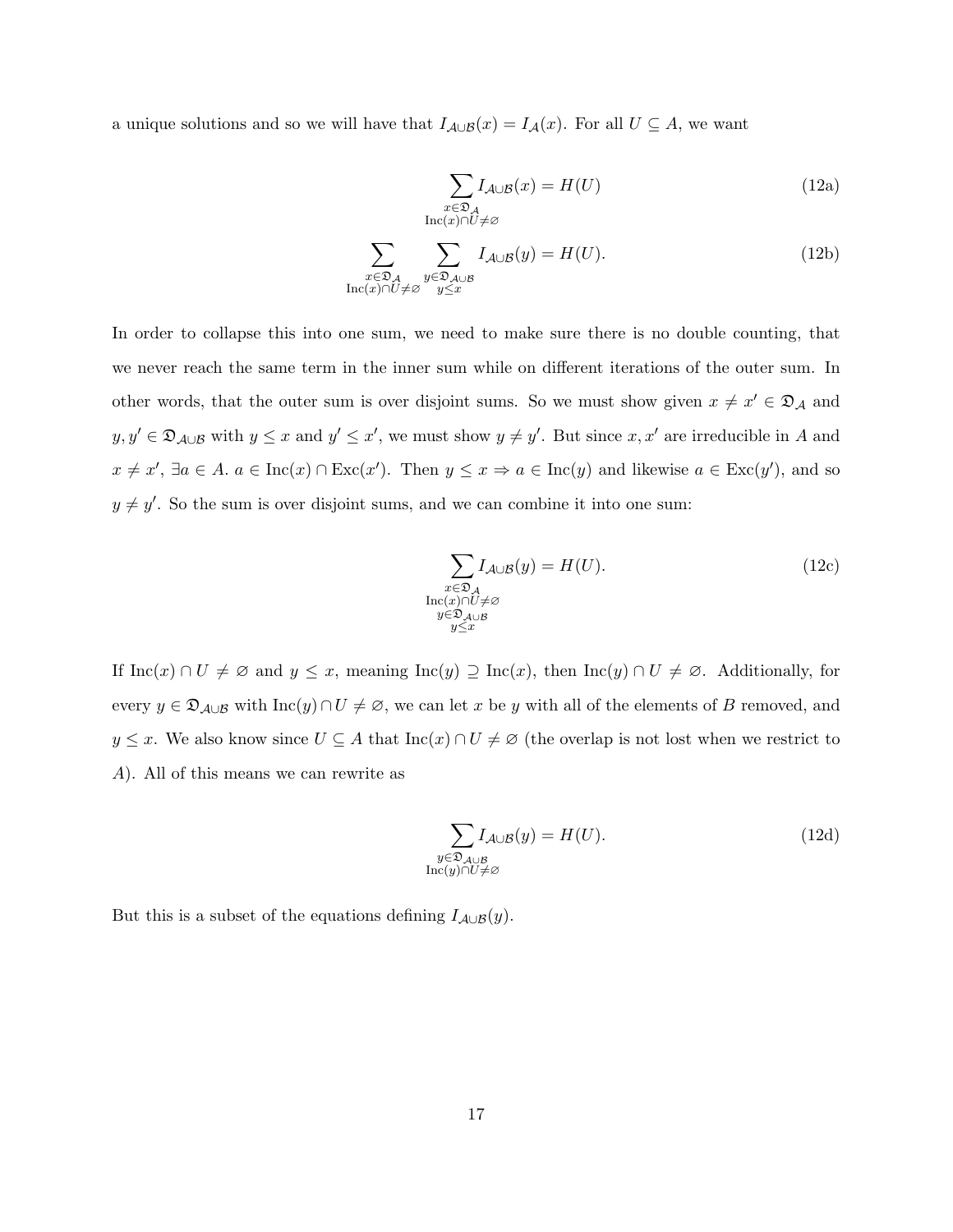Now for reducible dependencies of  $A$ , we have

$$
I_{\mathcal{A}}(x) = \sum_{\substack{y \in \mathfrak{D}_{\mathcal{A}} \\ y \le x}} I_{\mathcal{A}}(y)
$$
\n(13a)

$$
=\sum_{\substack{y\in\mathfrak{D}_{\mathcal{A}}\\y\leq x}}I_{\mathcal{A}\cup\mathcal{B}}(y)
$$
\n(13b)

$$
=\sum_{\substack{y\in\mathfrak{D}_\mathcal{A}\\y\leq x}}\sum_{\substack{z\in\mathfrak{D}_{\mathcal{A}\cup\mathcal{B}}\\z\leq y}}I_{\mathcal{A}\cup\mathcal{B}}(y). \tag{13c}
$$

Just as before, there is no double counting and we can collapse the double sum:

$$
=\sum_{\substack{y\in\mathfrak{D}_{\mathcal{A}}\\y\leq x\\z\in\mathfrak{D}_{\mathcal{A}\cup\mathcal{B}}\\z\leq y}} I_{\mathcal{A}\cup\mathcal{B}}(y). \tag{13d}
$$

For every  $z \in \mathfrak{D}_A$ , we can let y be z with all of the elements of  $A \setminus B$  removed, and  $z \le y \le x$ . This means the sum sums over every dependency in  $\mathfrak{D}_{\mathcal{A}}.$ 

$$
=\sum_{\substack{z \in \mathfrak{D}_{\mathcal{A}\cup\mathcal{B}} \\ z \leq x}} I_{\mathcal{A}\cup\mathcal{B}}(y) \tag{13e}
$$

$$
=I_{\mathcal{A}\cup\mathcal{B}}(x)\tag{13f}
$$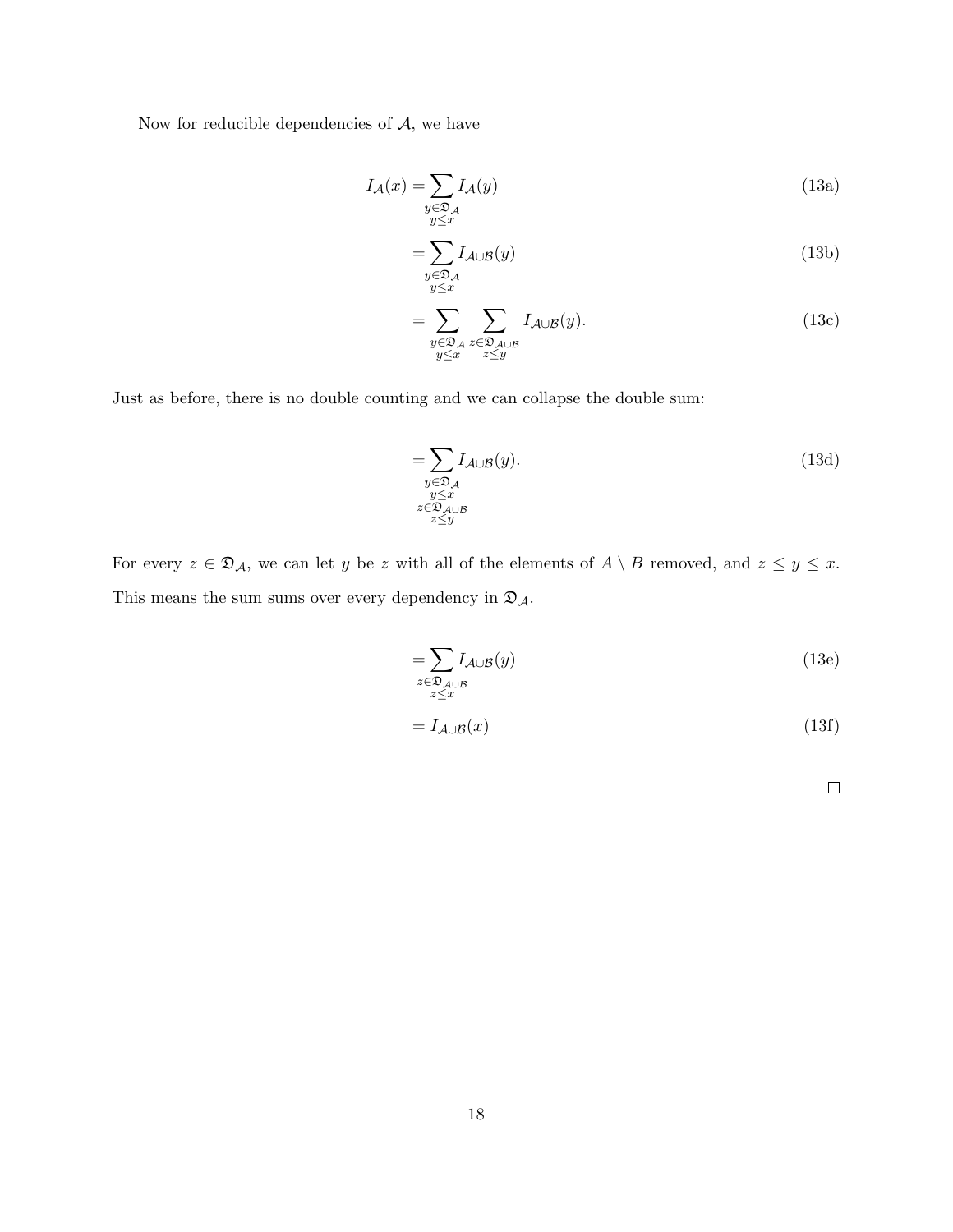#### Appendix B

For a system  $A$ , an arbitrary region of the information Venn diagram can be described by some combination of unions (written ','), intersections (written ';'), set differences (written '|'), and elementary regions denoted by elements  $a \in A$ . Expressions of this form we call generalized dependencies. We define  $I(\xi)$  for some generalized dependency  $\xi$  to be the sum of  $I(x)$  for all irreducible dependencies x that represent regions contained in the region represented by  $\xi$ . To complete the definition we must specify which dependencies represent such regions. We can recursively define a truth function  $R_{\xi}(x)$  that tells us if the region defined by x is in the region defined by  $\xi$ :

$$
R_a(x) = a \in \text{Inc}(x) \tag{14a}
$$

$$
R_{(\xi,\zeta)}(x) = R_{\xi}(x) \vee R_{\zeta}(x) \tag{14b}
$$

$$
R_{(\xi;\zeta)}(x) = R_{\xi}(x) \wedge R_{\zeta}(x) \tag{14c}
$$

$$
R_{(\xi|\zeta)}(x) = R_{\xi}(x) \wedge \neg R_{\zeta}(x) \tag{14d}
$$

And then formally

$$
I(\xi) = \sum_{\substack{x \in \mathfrak{D}_{\mathcal{A}} \\ R_{\xi}(x)}} I(x). \tag{15}
$$

This agrees with both the intuition about these regions and the ways we've defined I for some types of dependencies in the body of the paper.

For a more systematic development of the correspondence between information theory and set theory that associates generalized dependencies with elements of a  $\sigma$ -field see [7].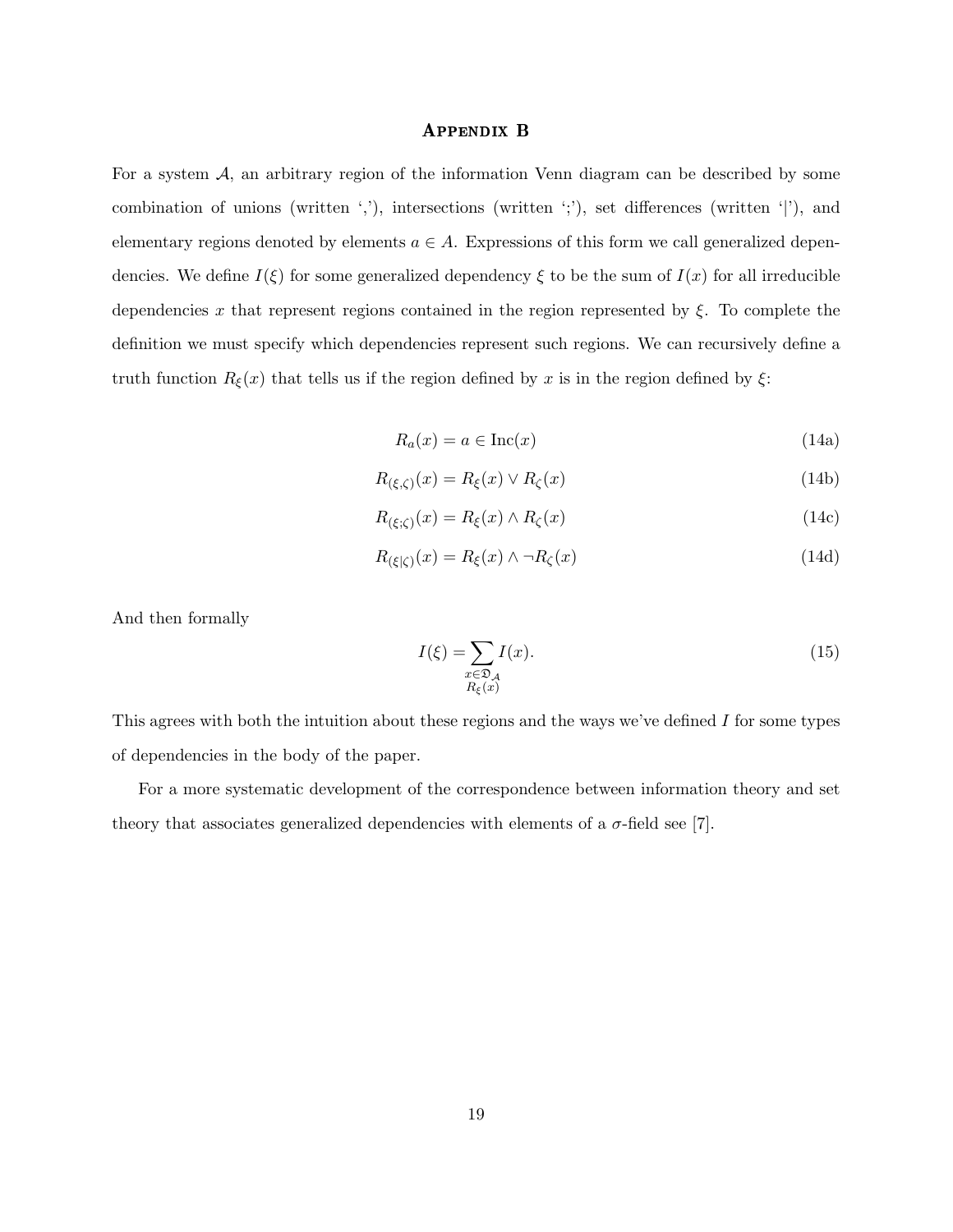### Appendix C

In this Appendix we prove a few results that show the reasonableness of the definition of  $C_{\mathcal{A}'|\mathcal{A}}(k)$ .

Theorem C.1.  $C_{\mathcal{A}|\mathcal{A}}(k) = 0$ 

Proof.

$$
C_{\mathcal{A}|\mathcal{A}}(k) = \sum_{\substack{x \in \mathfrak{D}_{\mathcal{A}} \\ s(x) \ge k}} I(x|x)
$$
\n(16a)

$$
=\sum_{\substack{x \in \mathfrak{D}_\mathcal{A} \\ s(x)\geq k}} \sum_{\substack{z \in \mathfrak{D}_{\mathcal{A} \cup \mathcal{A} \\ z \leq x}} \ I(z) \\ z \nleq x} \tag{16b}
$$

$$
=\sum_{\substack{x\in\mathfrak{D}_\mathcal{A} \\ s(x)\geq k}} \sum_{z\in\varnothing} I(z) \tag{16c}
$$

$$
=0 \tag{16d}
$$

 $\Box$ 

The next few proofs involve the idea of independent systems. This is defined by the independence of the information contained in them,  $H(A \cup B) = H(A) + H(B)$ . In the following lemma we show that this means that the two systems have no shared information between them.

Lemma C.2. If  $H(A \cup B) = H(A) + H(B)$  and  $x \in \mathfrak{D}_{A \cup B}$  has  $\text{Inc}(x) \cap A \neq \emptyset$  and  $\text{Inc}(x) \cap B \neq \emptyset$ then  $I(x) = 0$ .

*Proof.* Our proof rests in calculating  $H(A \cup B)$  in two different ways. First, we can calculate it:

$$
H(A \cup B) = \sum_{\substack{x \in \mathfrak{D}_{A \cup B} \\ \text{Inc}(x) \cap (A \cup B) \neq \varnothing}} I(x)
$$
 (17a)

$$
=\sum_{\substack{x \in \mathfrak{D}_{\mathcal{A}\cup\mathcal{B}} \\ \text{Inc}(x)\subseteq A}} I(x) + \sum_{\substack{x \in \mathfrak{D}_{\mathcal{A}\cup\mathcal{B}} \\ \text{Inc}(x)\subseteq B}} I(x) + \sum_{\substack{x \in \mathfrak{D}_{\mathcal{A}\cup\mathcal{B}} \\ \text{Inc}(x)\cap A \neq \varnothing}} I(x). \tag{17b}
$$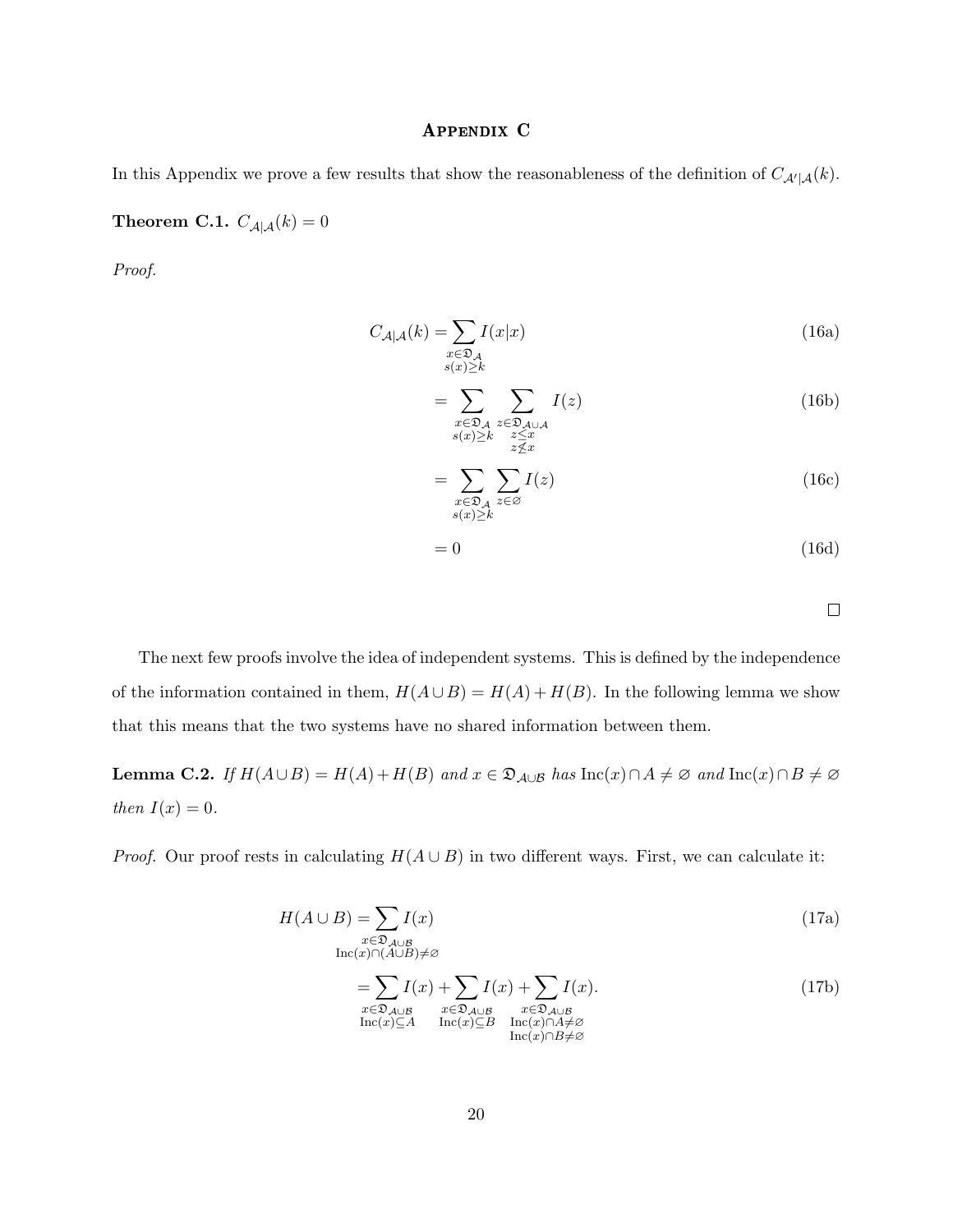On the other hand we can calculate it:

$$
H(A \cup B) = H(A) + H(B) \tag{17c}
$$

$$
=\sum_{\substack{x \in \mathfrak{D}_{\mathcal{A}\cup\mathcal{B}} \\ \text{Inc}(x) \cap A \neq \varnothing \ \text{Inc}(x) \cap B \neq \varnothing}} I(x)
$$
(17d)

$$
= \sum I(x) + \sum I(x) + \sum I(x) + \sum I(x)
$$
 (17e)

$$
x \in \mathfrak{D}_{A \cup B} \qquad x \in \mathfrak{D}_{A \cup B} \qquad x \in \mathfrak{D}_{A \cup B} \qquad x \in \mathfrak{D}_{A \cup B}
$$
  
\n
$$
\text{Inc}(x) \subseteq A \qquad \text{Inc}(x) \cap A \neq \emptyset \qquad \text{Inc}(x) \subseteq B \qquad \text{Inc}(x) \cap A \neq \emptyset
$$
  
\n
$$
\text{Inc}(x) \cap B \neq \emptyset \qquad \qquad \text{Inc}(x) \cap B \neq \emptyset
$$
  
\n
$$
\sum_{i} I(x) \cup \sum_{i} I(x) \cup \sum_{i} I(x) \qquad \qquad (175)
$$

$$
=\sum_{x \in \mathfrak{D}_{\mathcal{A}\cup\mathcal{B}}} I(x) + \sum_{x \in \mathfrak{D}_{\mathcal{A}\cup\mathcal{B}}} I(x) + 2 \sum_{x \in \mathfrak{D}_{\mathcal{A}\cup\mathcal{B}}} I(x).
$$
\n
$$
\operatorname{Inc}(x) \subseteq A \quad \operatorname{Inc}(x) \subseteq B \quad \operatorname{Inc}(x) \cap A \neq \varnothing
$$
\n
$$
\operatorname{Inc}(x) \cap B \neq \varnothing
$$
\n
$$
(17f)
$$

Subtracting the two equations, we get

$$
0 = \sum_{\substack{x \in \mathfrak{D}_{\mathcal{A} \cup \mathcal{B}} \\ \text{Inc}(x) \cap A \neq \emptyset}} I(x). \tag{17g}
$$

Since this is a sum of non-negative terms, they must all be 0, which was what we wanted.  $\Box$ 

Theorem C.3. Given a system A and a new system B with no relation to A, formally stated as  $H(A\cup B)=H(A)+H(B),\;we\;have\;C_{\mathcal{B}|\mathcal{A}}(k)=C_{\mathcal{B}}(k).$ 

Proof.

$$
I(x'|x) = \sum_{\substack{y \in \mathfrak{D}_\mathcal{A} \\ y \le x' \\ y \nsubseteq x}} I(y)
$$
(18a)  

$$
= \sum_{\substack{y \in \mathfrak{D}_\mathcal{A} \\ y \in \mathfrak{D}_\mathcal{A} \\ y \le x'}} I(y) - \sum_{\substack{y \in \mathfrak{D}_\mathcal{A} \\ y \le x'}} I(y)
$$
(18b)

 $y \leq x$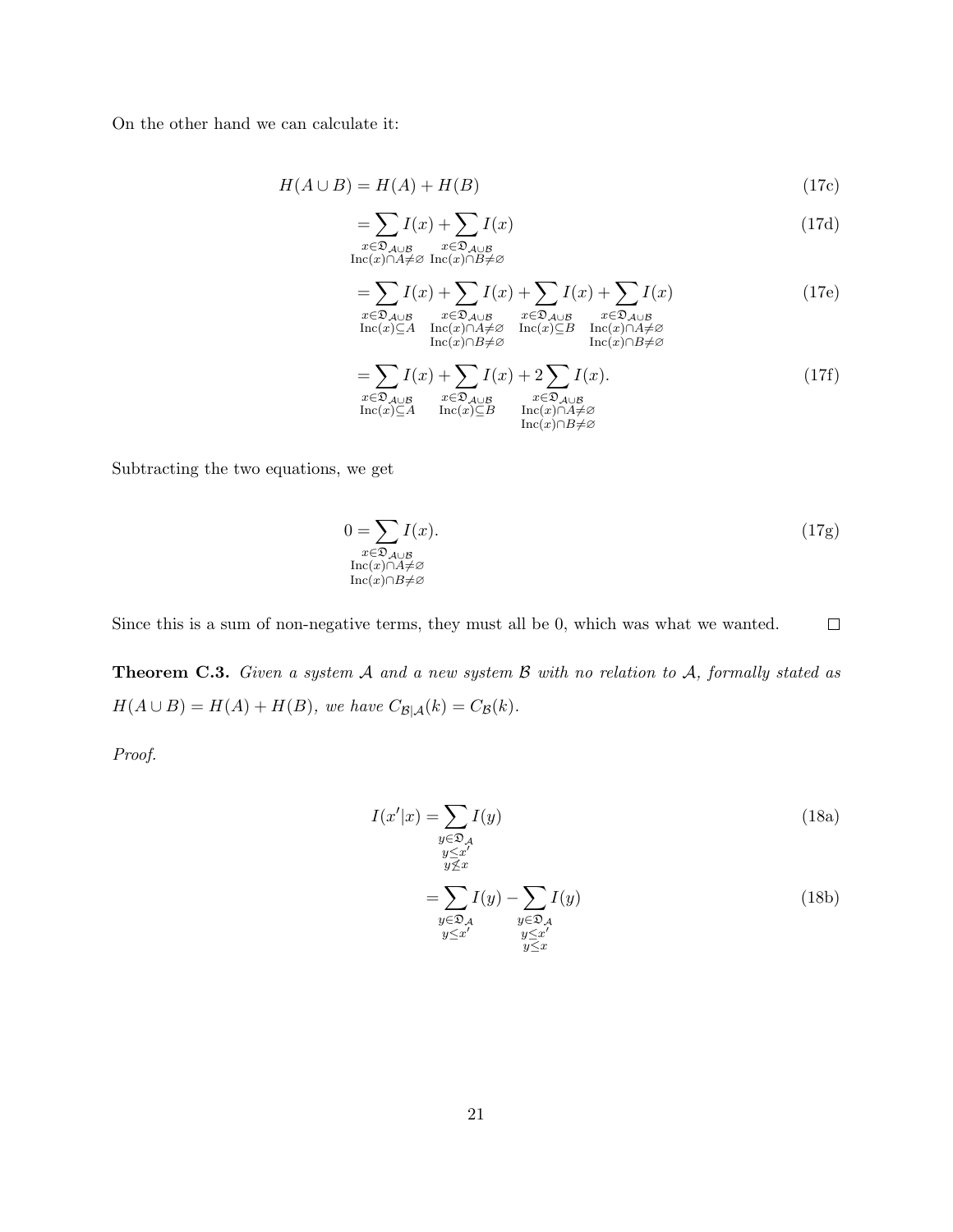Since in the second sum  $Inc(y) \supseteq Inc(x')$  and  $Inc(y) \supseteq Inc(x)$ , we have that  $Inc(y) \cap A \neq \emptyset$ , and Inc(y) ∩ B ≠ ∅. By lemma C.2  $I(y) = 0$ .

$$
= I(x') - \sum_{\substack{y \in \mathfrak{D}_\mathcal{A} \\ y \le x' \\ y \le x}} 0 \tag{18c}
$$

$$
=I(x')\tag{18d}
$$

 $\Box$ 

**Theorem C.4.** If A' and B' are independent systems, that is  $H(A' \cup B') = H(A') + H(B')$ , then  $C_{\mathcal{A}'\cup\mathcal{B}'|\mathcal{A}\cup\mathcal{B}}(k)=C_{\mathcal{A}'|\mathcal{A}}(k)+C_{\mathcal{B}'|\mathcal{B}}(k).$ 

Proof. This is essentially a direct result of lemma C.2.

$$
C_{\mathcal{A}' \cup \mathcal{B}' | \mathcal{A} \cup \mathcal{B}}(k) = \sum_{\substack{x \in \mathfrak{D}_{\mathcal{A} \cup \mathcal{B}} \\ s(x) \ge k}} I(x'|x)
$$
(19a)

$$
=\sum_{\substack{x \in \mathfrak{D}_{A \cup B} \\ s(x) \ge k \\ \text{Inc}(x) \subseteq A}} I(x'|x) + \sum_{\substack{x \in \mathfrak{D}_{A \cup B} \\ s(x) \ge k \\ \text{Inc}(x) \subseteq B}} I(x'|x) + \sum_{\substack{x \in \mathfrak{D}_{A \cup B} \\ s(x) \ge k \\ \text{Inc}(x) \cap B \ne \varnothing}} I(x'|x)
$$
(19b)  

$$
=\sum_{\substack{x \in \mathfrak{D}_{A \cup B} \\ \text{Inc}(x) \cap A \ne \varnothing}} \sum_{\substack{s(x) \ge k \\ \text{Inc}(x) \cap B \ne \varnothing}} I(y'|y) + \sum_{\substack{I(y'|y) + \sum_{\substack{I(x'|x) \\ \text{Inc}(x) \cap A \ne \varnothing}}}} I(x'|x)
$$
(19b)

$$
= \sum_{\substack{x \in \mathfrak{D}_{\mathcal{A}}} \mathcal{L} \subseteq \mathfrak{D}_{\mathcal{A} \cup \mathcal{B}}} I(y|y) + \sum_{\substack{x \in \mathfrak{D}_{\mathcal{B}}} \mathcal{L} \subseteq \mathfrak{D}_{\mathcal{A} \cup \mathcal{B}}} I(y|y) + \sum_{\substack{x \in \mathfrak{D}_{\mathcal{A} \cup \mathcal{B}}} \mathcal{L} \subseteq \mathfrak{D}_{\mathcal{A} \cup \mathcal{B}}} I(x|x) \qquad (19c)
$$
\n
$$
= \sum_{\substack{x \in \mathfrak{D}_{\mathcal{A}}} \mathcal{L} \subseteq \mathfrak{D}_{\mathcal{A}}} I(x'|x) + \sum_{\substack{x \in \mathfrak{D}_{\mathcal{B}}} \mathcal{L} \subseteq \mathfrak{D}_{\mathcal{A} \cup \mathcal{B}}} I(x'|x) + \sum_{\substack{x \in \mathfrak{D}_{\mathcal{A}}} \mathcal{L} \subseteq \mathfrak{D}_{\mathcal{A}}} I(x'|x) + \sum_{\substack{x \in \mathfrak{D}_{\mathcal{A}}} \mathcal{L} \subseteq \mathfrak{D}_{\mathcal{A} \cup \mathcal{B}}} \mathcal{L} \mathcal{L} \subseteq \mathfrak{D}_{\mathcal{A} \cup \mathcal{B}}} I(x'|x) + \sum_{\substack{x \in \mathfrak{D}_{\mathcal{A}}} \mathcal{L} \subseteq \mathfrak{D}_{\mathcal{A} \cup \mathcal{B}}} \mathcal{L} \mathcal{L} \subseteq \mathfrak{D}_{\mathcal{A} \cup \mathcal{B}}} \mathcal{L} \mathcal{L} \times \mathcal{L} \mathcal{L} \mathcal{L} \mathcal{L} \times \mathcal{L} \mathcal{L} \mathcal{L} \times \mathcal{L} \mathcal{L} \times \mathcal{L} \mathcal{L} \times \mathcal{L} \times \mathcal{L} \times \mathcal{L} \times \mathcal{L} \times \mathcal{L} \times \mathcal{L} \times \mathcal{L} \times \mathcal{L} \times \mathcal{L} \times \mathcal{L} \times \mathcal{L} \times \mathcal{L} \times \mathcal{L} \times \mathcal{L} \times \mathcal{L} \times \mathcal{L} \times \mathcal{L} \times \mathcal{L}
$$

$$
=C_{\mathcal{A}'|\mathcal{A}}(k) + C_{\mathcal{B}'|\mathcal{B}}(k)
$$
\n(19e)

 $\Box$ 

We can now reiterate our result from Section 1 that in the case where a subsystem of the system deviates completely, we can treat this as the subsystem becoming part of the environment. In our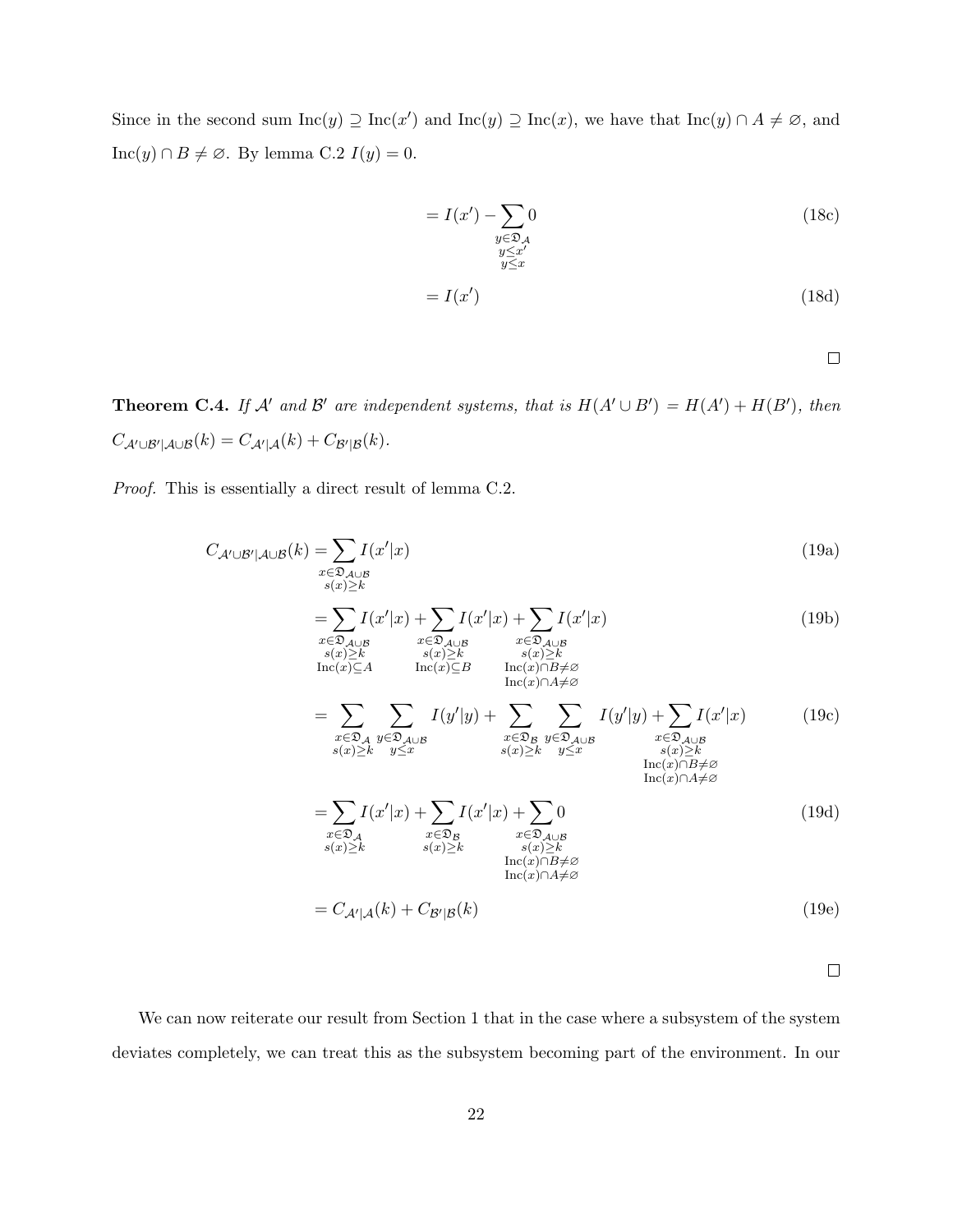new theory, this means that the complexity of the noise is that of the deviating subsystem.

**Corollary.** Given a system  $\mathcal A$  with an independent subsystem  $\mathcal B$  that deviates completely from it's defined behavior, and now behaves as  $\mathcal{B}'$ , then  $C_{\mathcal{A}'|\mathcal{A}}(k) = C_{\mathcal{B}'}(k)$ 

*Proof.* Theorem C.4 gives us that  $C_{A'|\mathcal{A}}(k) = C_{A'\setminus\mathcal{B}'|\mathcal{A}\setminus\mathcal{B}}(k) + C_{\mathcal{B}'|\mathcal{B}}(k)$ . Theorem C.1 gives us that the first term is 0 (since that part of the system does not change) and Theorem C.3 gives us that  $C_{\mathcal{B}'|\mathcal{B}}(k) = C_{\mathcal{B}'}(k)$ , since  $B'$  has completely new behavior from  $\mathcal{B}$ .  $\Box$